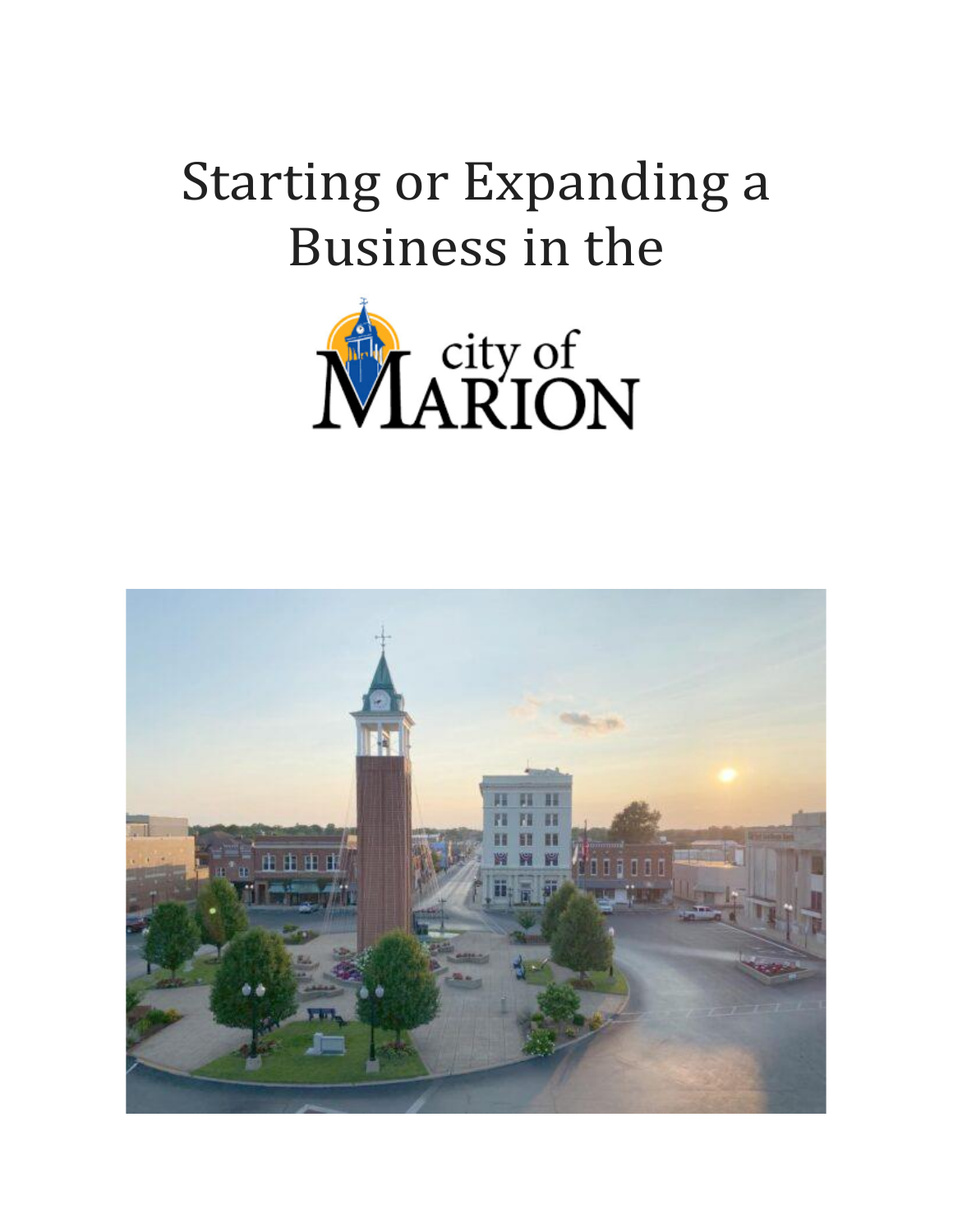# **TABLE OF CONTENTS**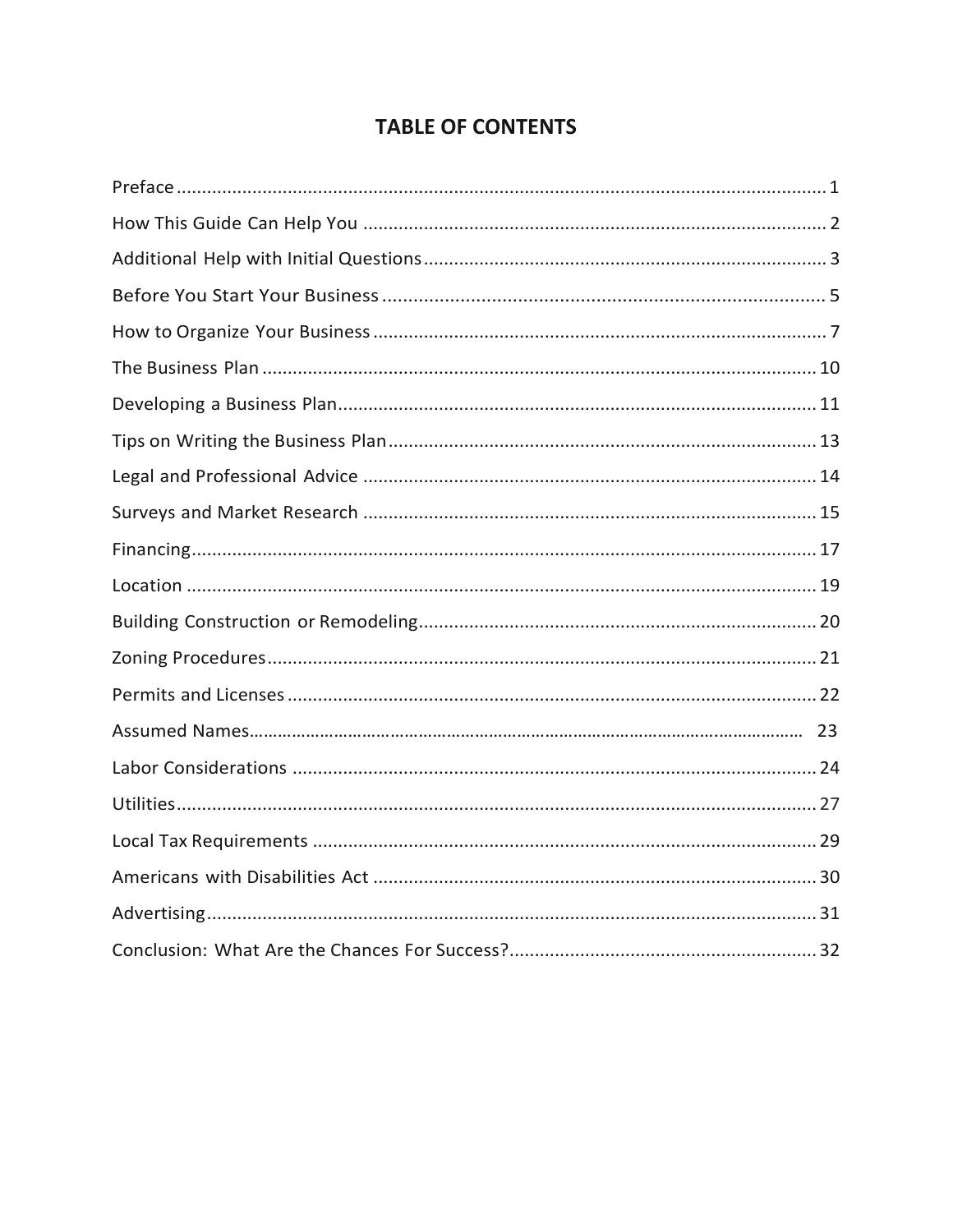#### **MICHAEL W. ABSHER, MAYOR Public Affairs**

#### **COMMISSIONERS**

DOUG PATTON Accounts & Finances

JOHN STOECKLIN Public Property

JIM WEBB Streets & Public Improvements

JOHN M. BARWICK, JR. Public Health & Safety

On behalf of the City, hello and welcome to Marion.

I believe our town is an Oasis of Opportunity. And that isn't a slogan, but our mission each day to connect city services, private capital, vision, and entrepreneurs together to make Marion into what it can be, what it should be, and perhaps with your help, what it will be. At City Hall, we pride ourselves on being accessible and approachable. We aren't bureaucrats spinning up the red tape! So please feel free to reach out to me anytime! I would love to answer your questions and help you find a home for your business idea.

Michael W. Absher, Mayor

*This document aims to guide starting or expanding a business in the City of Marion. This guide is not a replacement for other sources of information, such as the professional advice of attorneys and certified public accountants. The topics covered only guide some common misconceptions about the resources needed to operate a business.*

> \'V\vw.cityofmarionil.gov 1102 Tower Square Plaza • Marion, IL 62959 • (618) 997-6281 • Fax (618) 997-2028

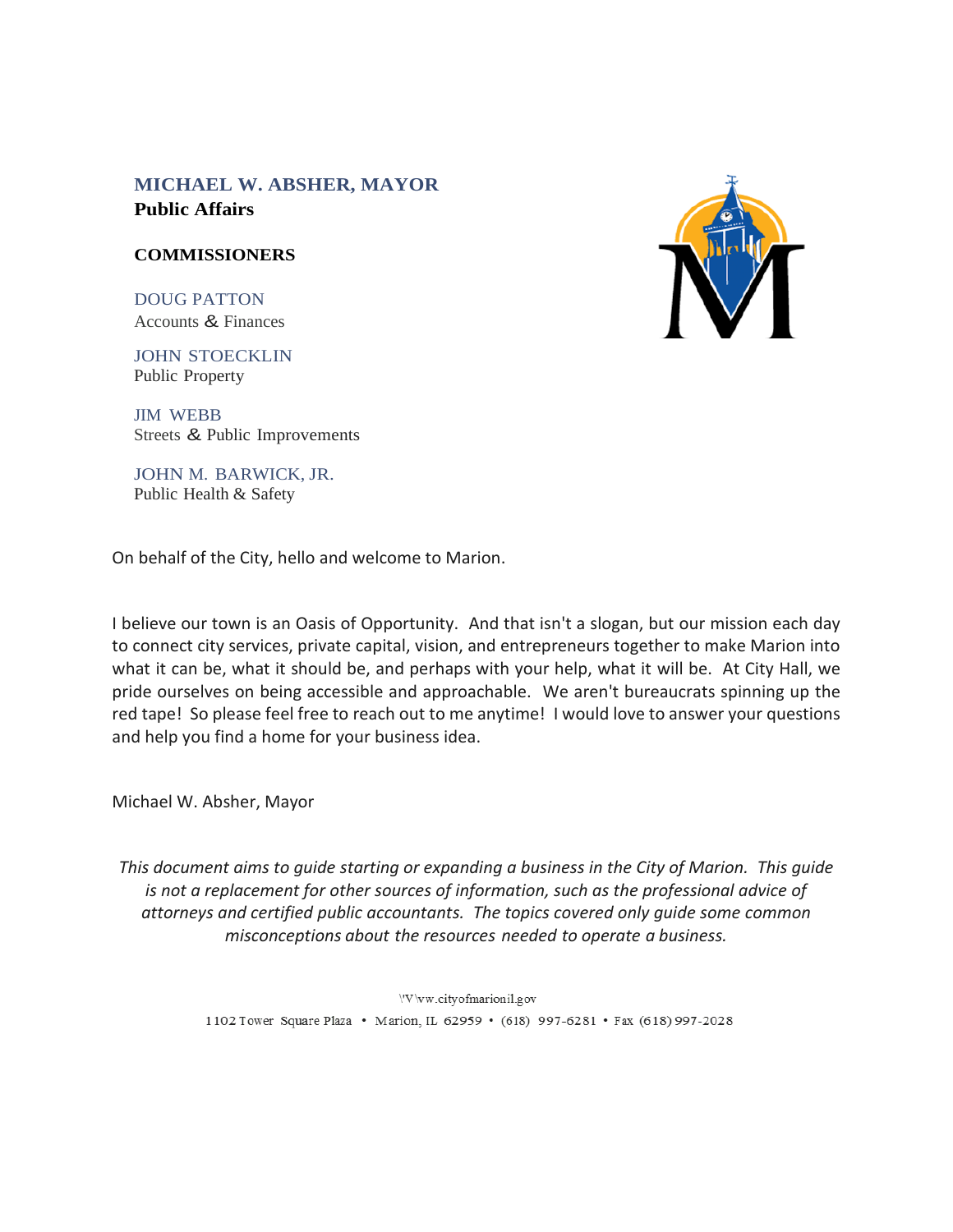# <span id="page-3-0"></span>**HOW THIS GUIDE CAN HELP YOU**

At the City of Marion, it is our sincere hope that this guides turning your idea into a business reality, by

- 1. Assisting in the information gathering process;
- 2. Aiding in the development of a well-written business plan;
- 3. Act as a resource to get your business successfully started in the City of Marion

The importance of getting your business plans down on paper is crucial. Before assuming any binding obligation, have all your plans and information about your business organized into a written business plan. A business plan is valuable when presenting your plans to the appropriate professionals (banker, attorney, accountant).

If you have an existing business, you may wish to use this document to establish a location in the City of Marion or support investment in an expansion.

Here are a few suggested steps to using this document to its fullest advantage:

- 1. Read it through once in its entirety.
- 2. Do some outside research and gather as much information as possible from the resources available.
- 3. As you proceed, get everything down on paper and begin writing a welldefined business plan.
- 4. Consult your banker, attorney, accountant, insurance, and real estate agents about your plans.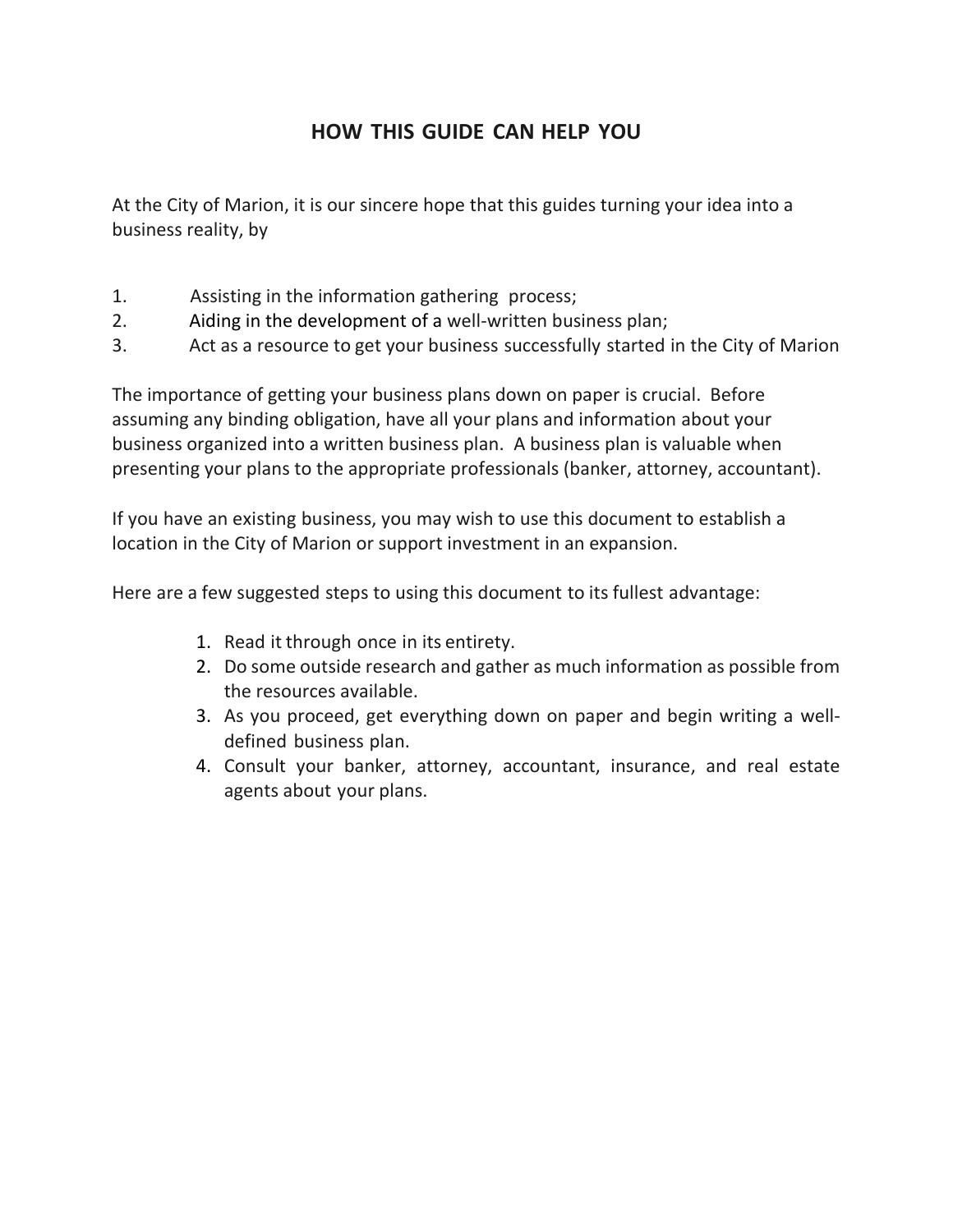#### **HELP WITH INITIAL QUESTIONS**

<span id="page-4-0"></span>Three of your most critical outside resources will be your banker, attorney, and accountant. In addition, many other people and agencies may be of assistance to you and your business.

The Director of Economic Development and Director of Business Development at the City of Marion can be a valuable resource for starting businesses and business expansions.

DIRECTOR OF ECONOMIC DEVELOPMENT: CITY OF MARION <http://cityofmarionil.gov/economic-development-and-municipal-planning/> (618) 997-6281, EXT. 1350

DIRECTOR OF BUSINESS DEVELOPMENT: CITY OF MARION <http://cityofmarionil.gov/economic-development-and-municipal-planning/> (618) 997-6281, EXT. 1152

Additional support is available from the following resources:

ILLINOIS SMALL BUSINESS DEVELOPMENT CENTER (SBDC) <https://sbdc.siu.edu/> 618-536-2424

REGIONAL ECONOMIC DEVELOPMENT CORP. (REDCO) <https://www.redco.org/> (618) 998-8252

GREATER EGYPT REGIONAL PLANNING AND DEVELOPMENT COMMISSION <https://greateregypt.org/> (618) 997-9351

> MARION CHAMBER OF COMMERCE <https://www.marionillinois.com/> (618) 997-6311

> EThOs @ The Citadel <https://members.ethosmarion.org/> (618) 694-6586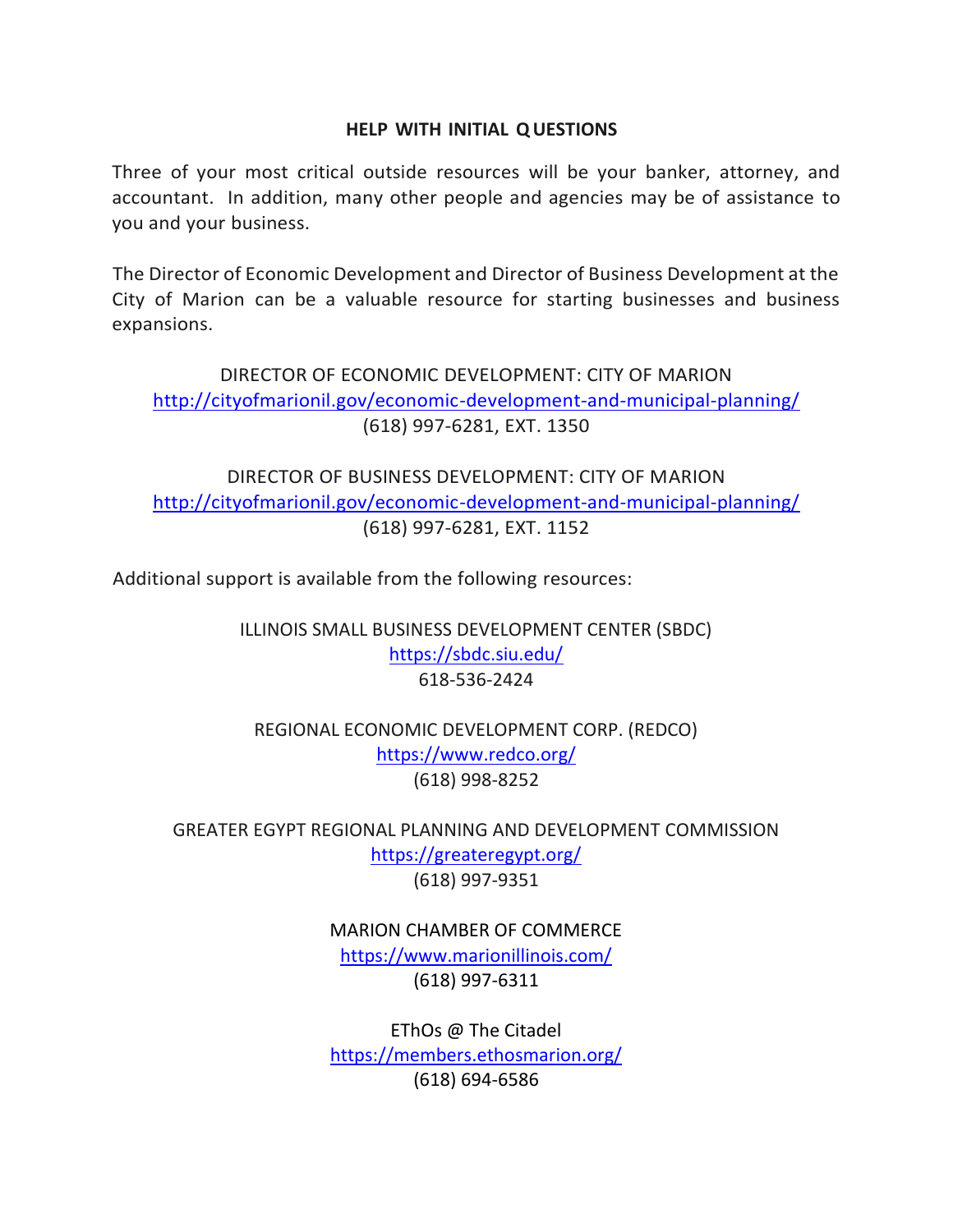**The Illinois Procurement Technical Assistance Center (PTAC)** at Southern Illinois University Carbondale provides no-cost, confidential, one-on-one advising services to address the specific needs of your business and assist you in procuring government contracts. PTAC can also assist with getting a DUNS number and registration on SAM.gov.

If you are interested in providing goods and services to the government, contact:

Procurement Technical Assistance Center 1740 Innovation Drive Carbondale, IL 62901 618-536-2355 | F: 618-453-5040 [ptac@siu.edu](mailto:ptac@siu.edu)

The **Illinois Department of Revenue** is responsible for administering and collecting all State Sales and Use Taxes.

> Illinois Department of Revenue 2309 W. MAIN ST. SUITE 114 MARION, ILLINOIS 62959-1196 800 732-8866 <https://www2.illinois.gov/rev/businesses>

The **Internal Revenue Service** will help you in all matters concerning reporting of taxes and other financial information.

IRS Office 555 Independence St. Cape Girardeau, MO 63703 Phone(573) 334-1552

IRS Office 2765 Wayne Sullivan Dr. Paducah, KY 42003 IRS Office 7409 Eagle Crest Blvd.

Evansville, IN 47715 Phone(812) 474-4800

IRS Office 380 Fountain Office Ct. Fairview Heights, IL 62208

> [www.irs.gov](http://www.irs.gov/) (800) 829-1040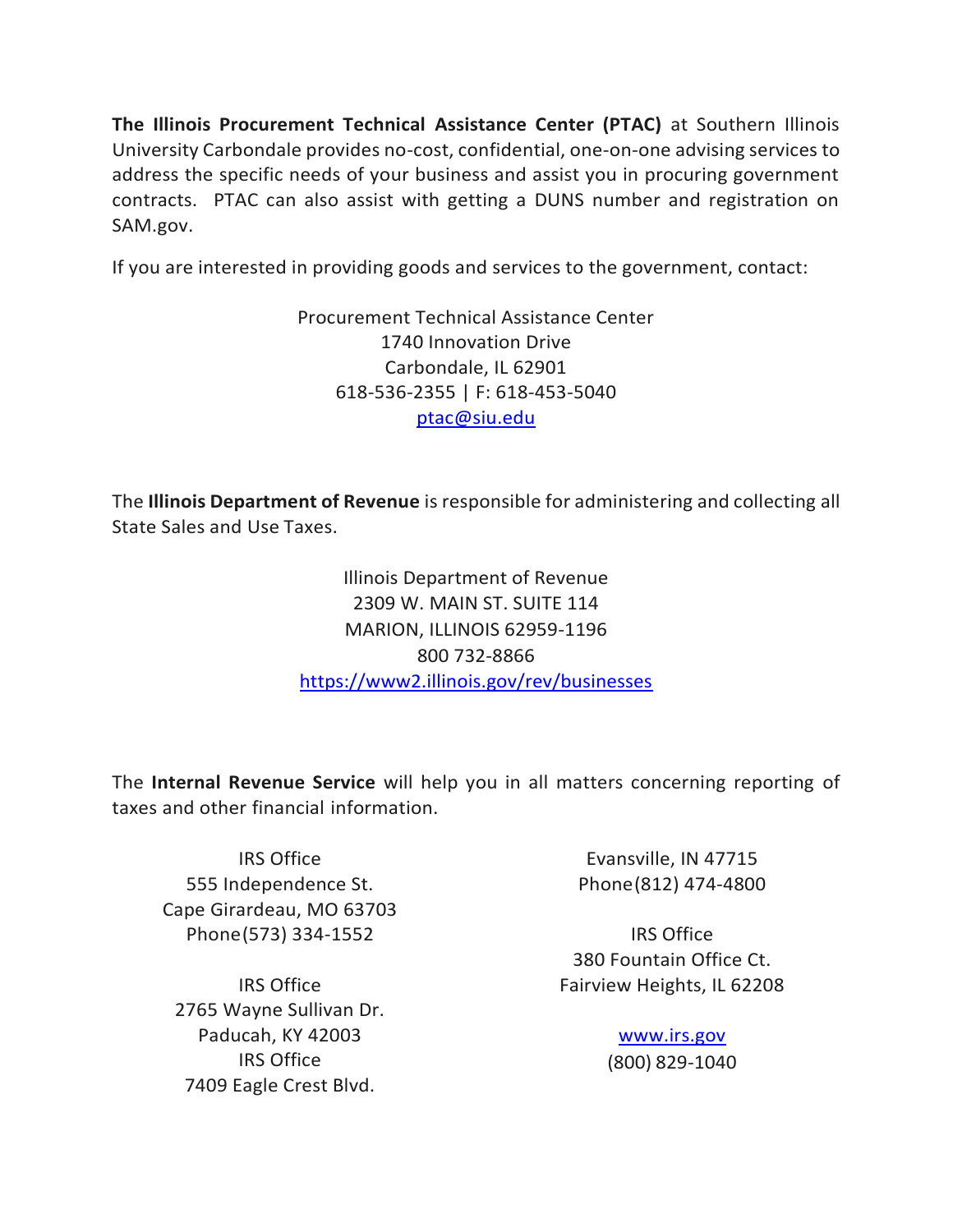# **BEFORE YOU START YOUR BUSINESS**

#### <span id="page-6-0"></span>*Personal Qualities*

Before you start your business, you must spend time planning. You also should take a serious look at yourself. It takes a special kind of person to own and operate a business. First of all, you must have a positive attitude about yourself and the business you wish to start. You must have the ability to plan and organize. You will also need to be able to deal with the downs and the ups.

When you start your business, you should be aware of the long hours you have to put in to succeed. This venture is not going to be your regular "9-to-5" job with a coffee break and an hour for lunch. Therefore, you must dearly love your work.

Most crucial to your business's success is your knowledge of the product or service you offer. When planning a business enterprise, you need to assess your talents and interests. Even if you plan to hire people to do your work, you must know all you can to watchdog your business. You must be able to hire employees as well.

A successful enterprise launches out of a deep interest in or the experience of its organizers. Therefore, one of the essential elements of success in operating a small business is education or experience in management. Following this self- examination process, take steps to better your education or experience; you will be one jump ahead of the game from the beginning.

#### *Management Ability*

Estimates are that 80 percent of all businesses started in the United States eventually fail. According to Dun and Bradstreet, the "Underlying cause of failure includes incompetence, lack of business experience, neglect, fraud, and disaster." However, entrepreneurs may avoid failure if they enter the venture understanding the many management requirements and practices necessary to run a small business successfully.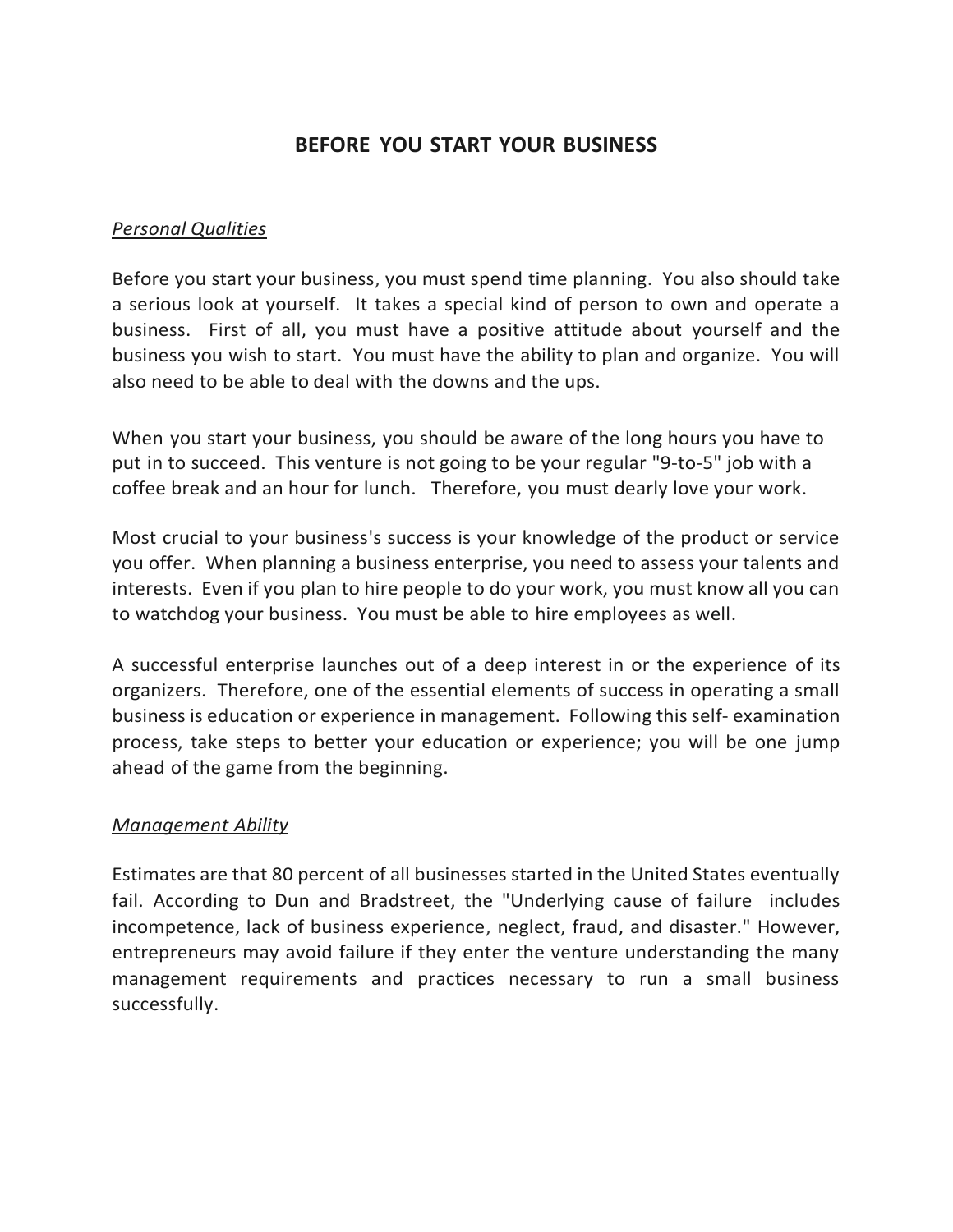A partial list of management skills necessary to run a small business successfully is as follows:

- Advertising & Promotions
- Product Pricing
- Service & Maintenance
- Hiring Personnel
- Insurance
- Logistics
- Real Estate
- Office Machines
- Cost Accounting
- Taxes & Insurance
- Technical or Trade Experience
- Group Dynamics
- Bookkeeping
- Business Law
- Productivity
- Marketing
- Business Writing
- Salesmanship
- Personnel/Labor Relations
- Equal Opportunity Employment Requirements

The entrepreneur must be a self-starter, an able decision-maker, a leader, an organizer, a hard worker, trustworthy, responsible, and energetic. Then, if you are ready to accept the many risks inherent in establishing a small business, you can get down to some serious planning.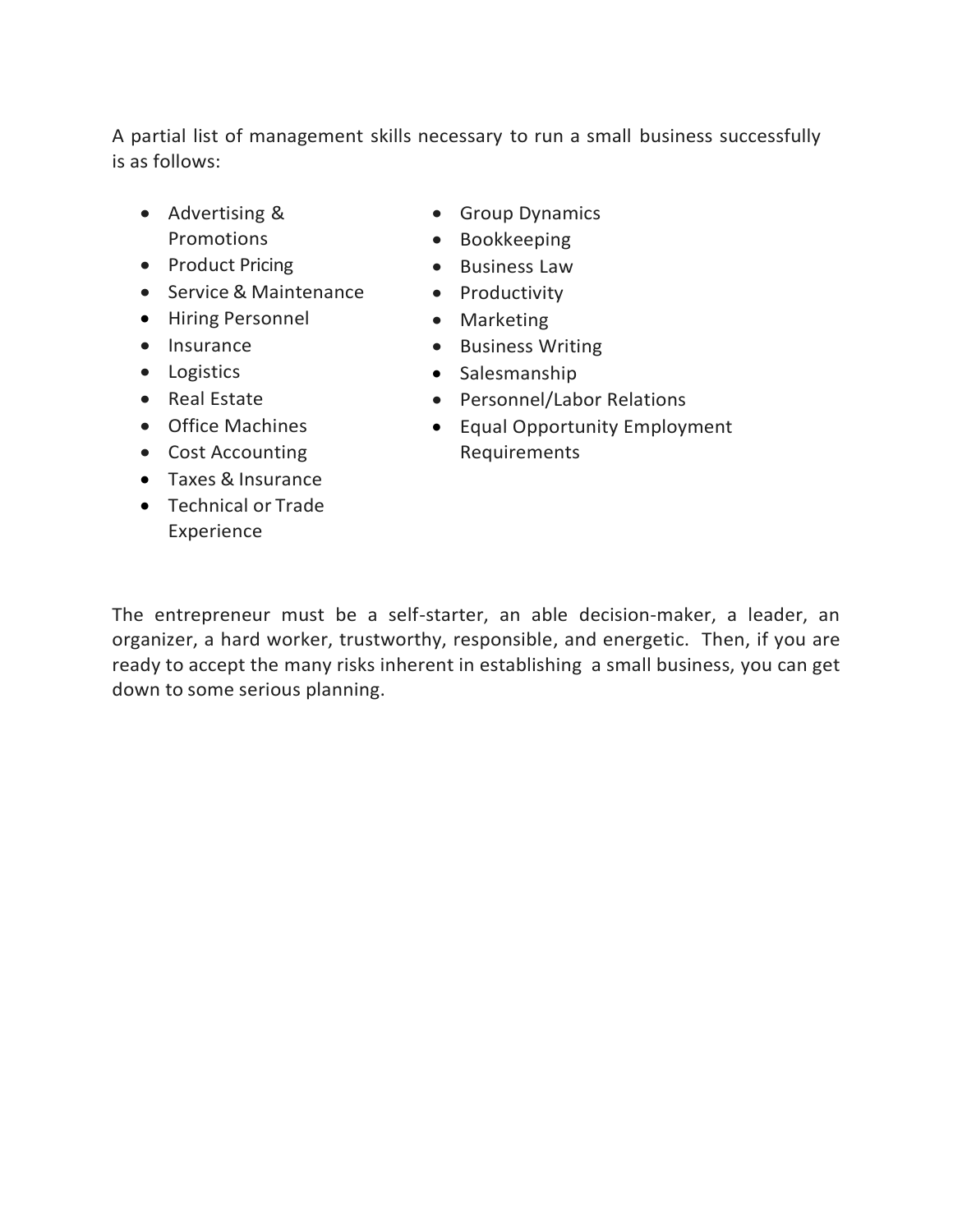# **HOW TO ORGANIZE YOUR BUSINESS**

<span id="page-8-0"></span>Your first significant concern in establishing a business is choosing the type of organization. There are three basic types of organizations: Sole Proprietorship, Partnership, and Corporation.

**Sole Proprietorship** - Sole Proprietorship is the most common type of small business. The individual is the sole owner of all assets and is the employer. They bear all profits and losses themselves and are personally liable for all debts and obligations of the business. Outside assets such as home, car, and personal bank account are subject to claims of business creditors.

#### *Advantages:*

- The business is simple to organize.
- The cost of organizing is low.
- The owner is solely responsible for decisions.
- The business has a minimum of legal restrictions.
- The owner receives all the profits.
- The profits are taxed only once.
- The business is easy to discontinue.

#### *Disadvantages:*

- The business does not have a separate legal status.
- The owner of the business has unlimited liability.
- The owner is limited in raising operating funds, which may inhibit the expansion of the business.

**Partnership** - A partnership type of organization consists of two or more owners, with profit and loss shared equally or allocated by a partnership agreement. Each partner is liable for business debts and obligations, and each partner's outside assets may be subject to claims of creditors unless limited by a partnership agreement.

#### *Advantages:*

- A partnership is easy to organize.
- A partnership can obtain more operating funds than a sole proprietorship.
- A partnership combines the managerial skills and judgments of several partners.
- A partnership has separate legal status.
- The income is only taxable once.
- The income is taxed at the partner's tax rate.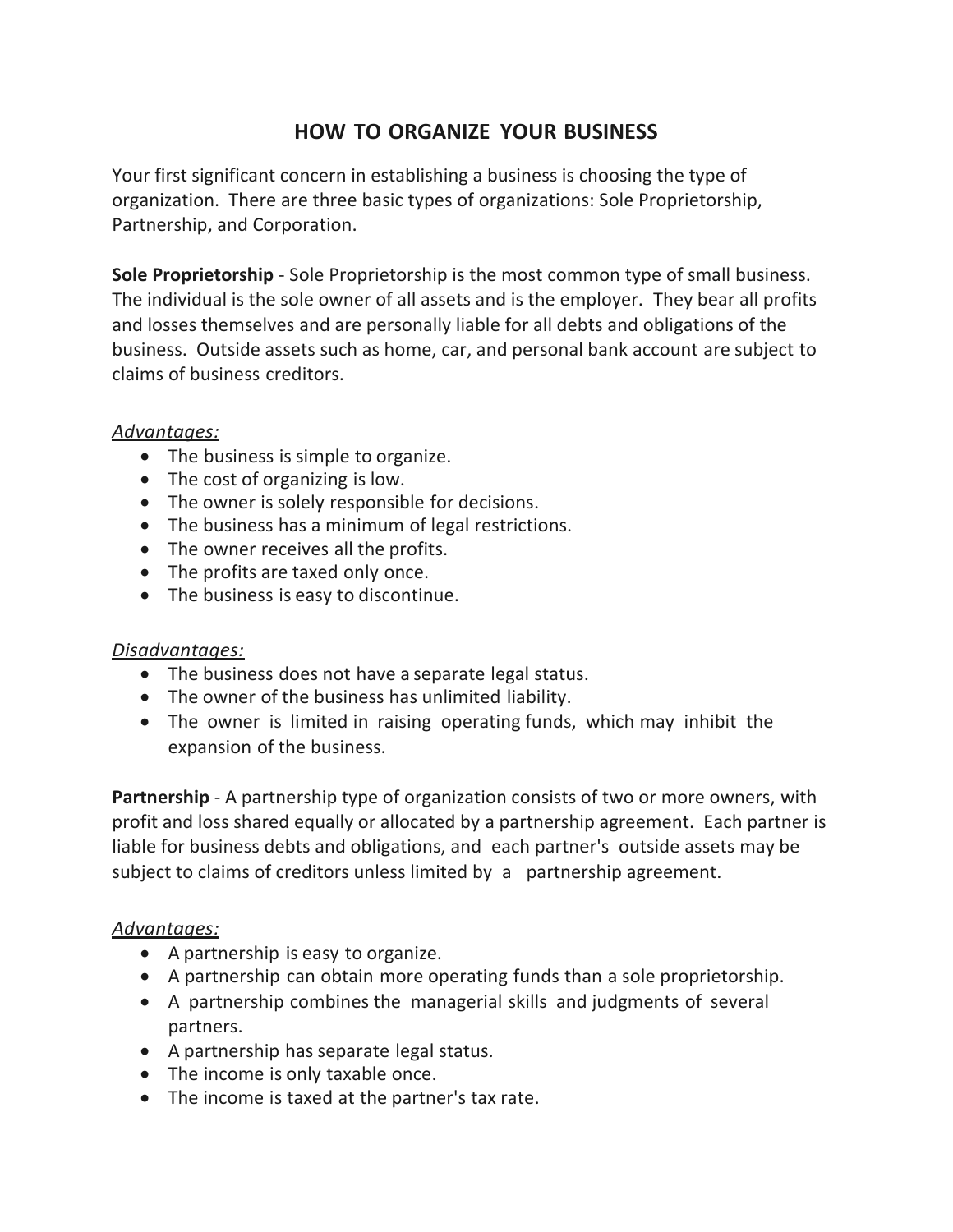### *Disadvantages:*

- General partners have unlimited liability.
- A change in partners could terminate the partnership.
- The decision-making authority is divided.
- A partnership is difficult to sell or transfer.

**Corporation** - A corporate structure is a separate legal entity, allowing flexible business operations. Your attorney can probably evaluate the possibility of incorporating your business. A corporation has limited liability. A corporation is formed when a transfer of money or property, or both, occurs by the prospective shareholders in exchange for capital stock in the corporation.

### *Advantages:*

- The owners (stockholders) have limited liability.
- The business continues to exist after the death of an owner.
- The sale of stock easily does the transfer of ownership.
- A corporation can raise larger amounts of capital more easily than soleproprietorships or partnerships

#### *Disadvantages:*

- The corporation is subject to double taxation.
- The costs to organize a corporation are higher than other forms of business.
- Corporations are heavily regulated through state and local laws.

A person entering business should take sufficient time to study the merits of the type of business organization contemplated. There are advantages to each type. Your accountant becomes a valuable asset in this decision.

Another alternative to the usual corporate tax treatment is in the form of a **sub-chapter SCorporation** election. Certain enterprises qualifying for this status (thirty-five or fewer shareholders) will not be taxed, but rather individual shareholders include profit and loss on their individual income tax returns.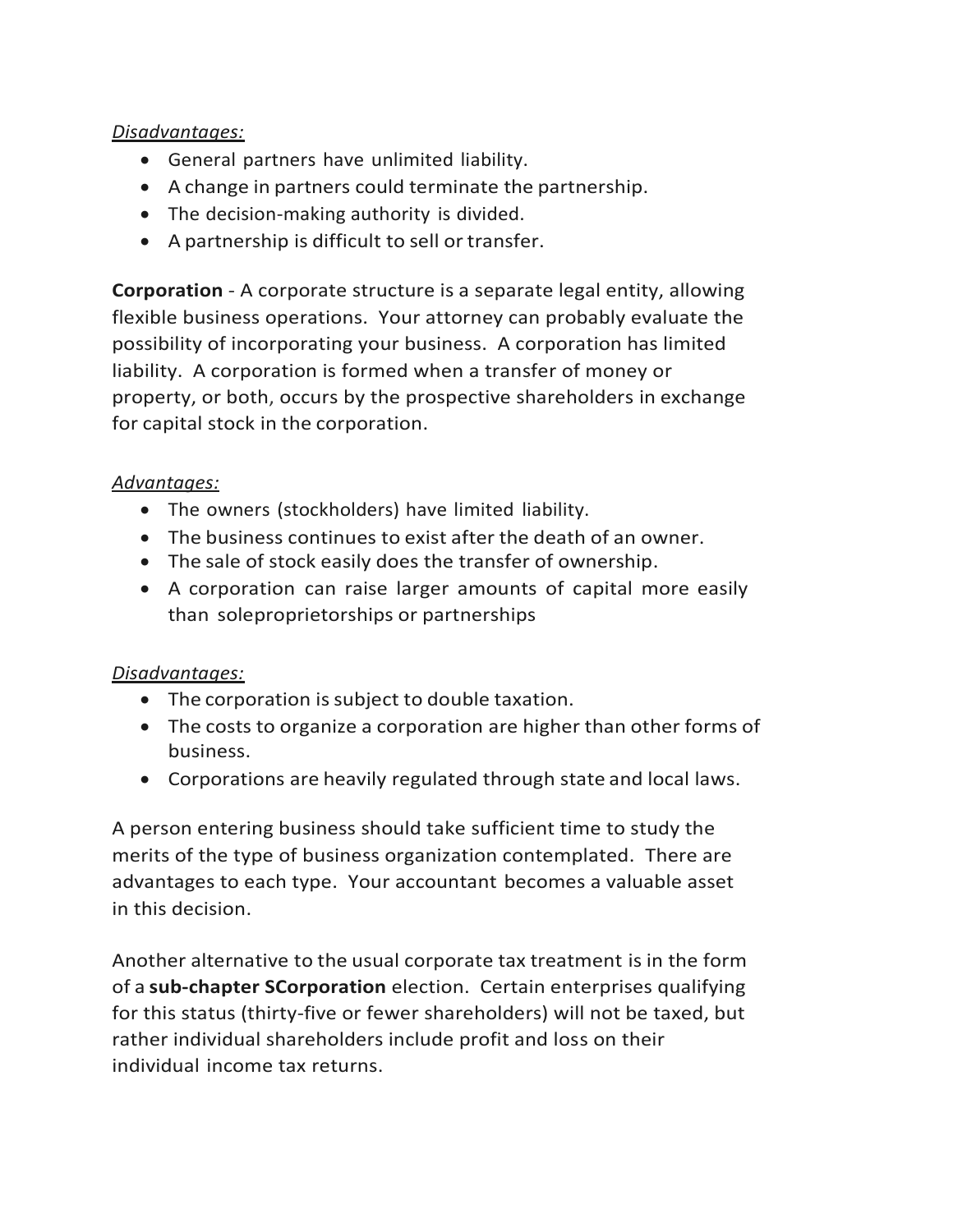If you decide to set up a corporation, you are required to file Articles of Incorporation with the Illinois Secretary of State's Office.

https://www.ilsos.gov/departments/business\_services/home.html

#### **Incorporate an Illinois Corporation and Not for Profit Corporations**

To organize an Illinois Corporation, complete and submit a BCA 2.10, Articles of Incorporation. To organize an Illinois Not for Profit, complete and submit NFP 102.10.

#### **Organize an Illinois Limited Liability Company**

To organize an Illinois Limited Liability Company, complete and submit LLC-5.5, Articles of Organization.

Sole proprietorships are filed only at the county level. Check with your County Recorder's office to determine filing requirements.

For more information, please contact: Corporation Division or Liability Limitations Division, 501 S. Second St., 351 Howlett Building, Springfield, IL 62756, 217-524- 8008.

Forms found online at: [https://www.ilsos.gov/publications/business\\_services/home.html](https://www.ilsos.gov/publications/business_services/home.html)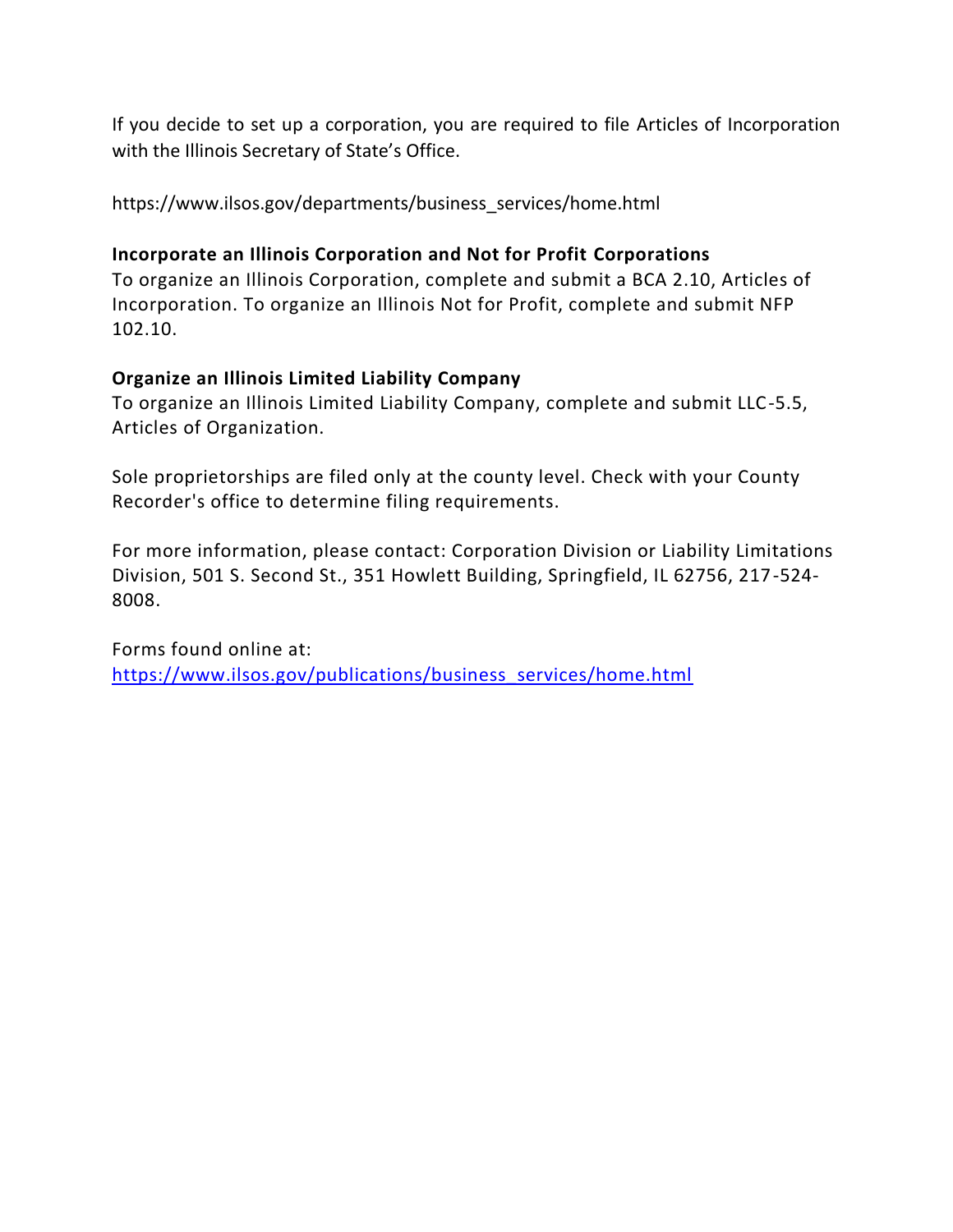# <span id="page-11-0"></span>**THE BUSINESS PLAN**

A business plan allocates resources and measures the results of your actions, helping you set realistic goals and make logical decisions. Therefore, the organization of information is vital in a business plan.

You may be wondering why you should spend time drawing up such a business plan. If you have never drawn up a plan, you are correct in wanting to hear about the possible benefits before you do the work.

A business plan offers at least four benefits. You may find others as you construct your plan. These are:

- 1. A plan gives you a path to follow. A plan can determine the future of your business. A plan with goals and action steps allows you to guide your business in an organized manner to achieve your desired results.
- 2. A plan makes it easy to let your banker, attorney, and accountant evaluate your goals and objectives. By reading the details of your plan, these professionals can gain better insight into your situation. In addition, they will need this information if they are to advise you properly or lend you mortgage money and start-up capital.
- 3. A plan can communicate to inform sales personnel, suppliers, and others about your operations and goals.
- 4. A plan can help you develop as a manager. It can give you practice thinking about competitive conditions, promotional opportunities, and situations advantageous to your business. Over a period of time, such practices can help increase an owner's/manager's ability to make sound judgments.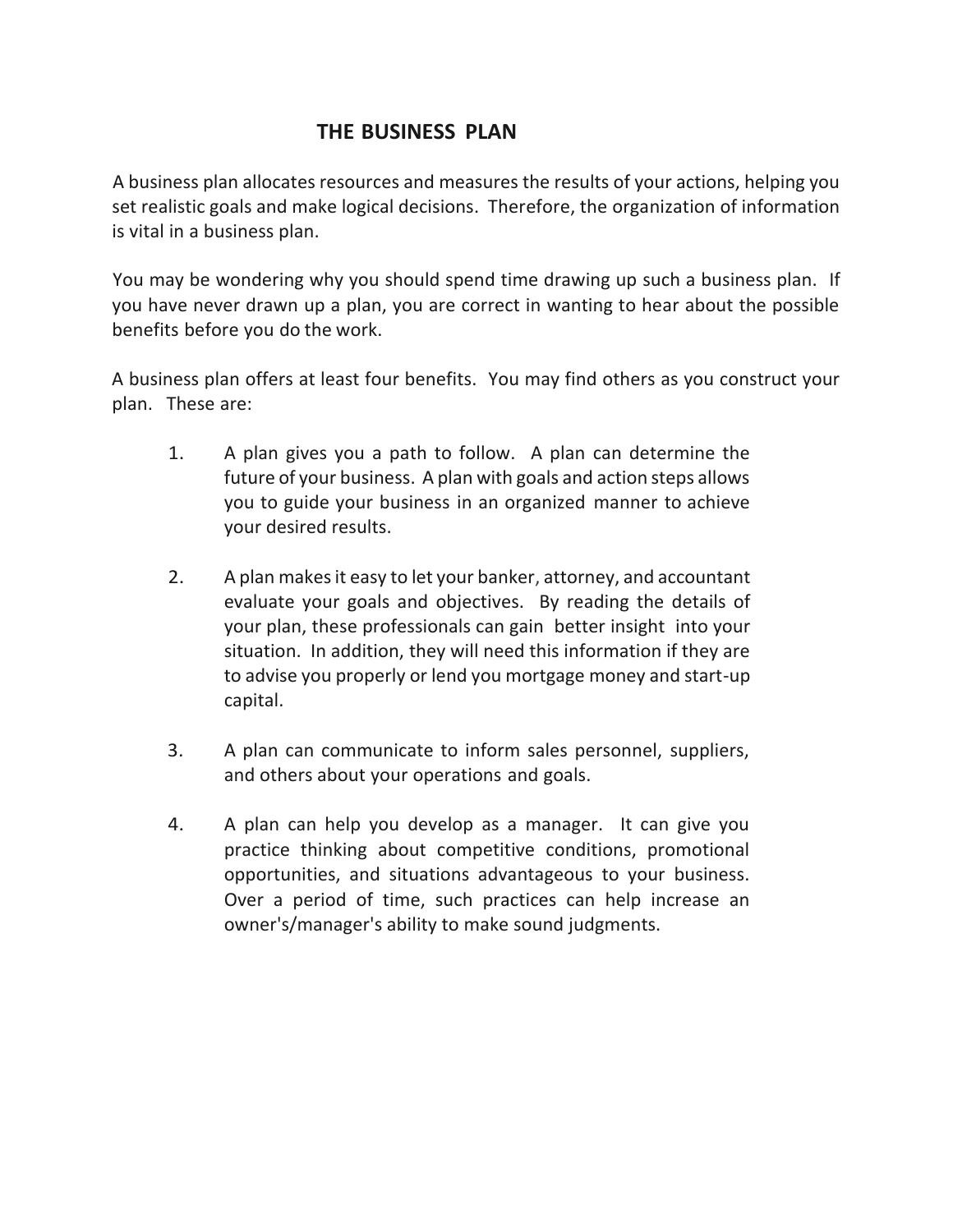# **DEVELOPING A BUSINESS PLAN**

<span id="page-12-0"></span>One of the most important things is your business plan when starting your business. Your business plan describes what business you are in, establishes your goals and how you plan to achieve them, and helps determine how much money you need to start your business. So think carefully about your business plan.

A good business plan contains the following elements:

*Executive Summary* - In the summary, clearly and precisely define:

- 1. Your business;
- 2. The product you manufacture or the service you provide;
- 3. The industry and its overall condition;
- 4. Information about yourself, your qualifications, and your experience

*Goals*- List and detail your long- and short-term production, sales, and finance goals. In addition, describe how you want the public to think about your company and the image you want to project.

*Product or Service* - If you are manufacturing a product, describe it in detail. Include photographs or diagrams of your product. Creditors and investors want to see what you will be producing. If you are providing a service, describe it in detail. Provide results of all research and testing completed on the product or service. This section will demonstrate that it is safe and reliable.

*Marketing Strategy* - Identify your target market, the group of consumers who willbe buying your product or service.

1. Establish that the target market has enough money to buy your product or service.

- 2. Demonstrate that you can reach and influence the target market.
- 3. Describe your plans for advertising.
- 4. Show distribution plans of the product or service to the consumer.
- 5. Establish a pricing strategy and compare prices with competitors.
- 6. List long and short-term sales targets.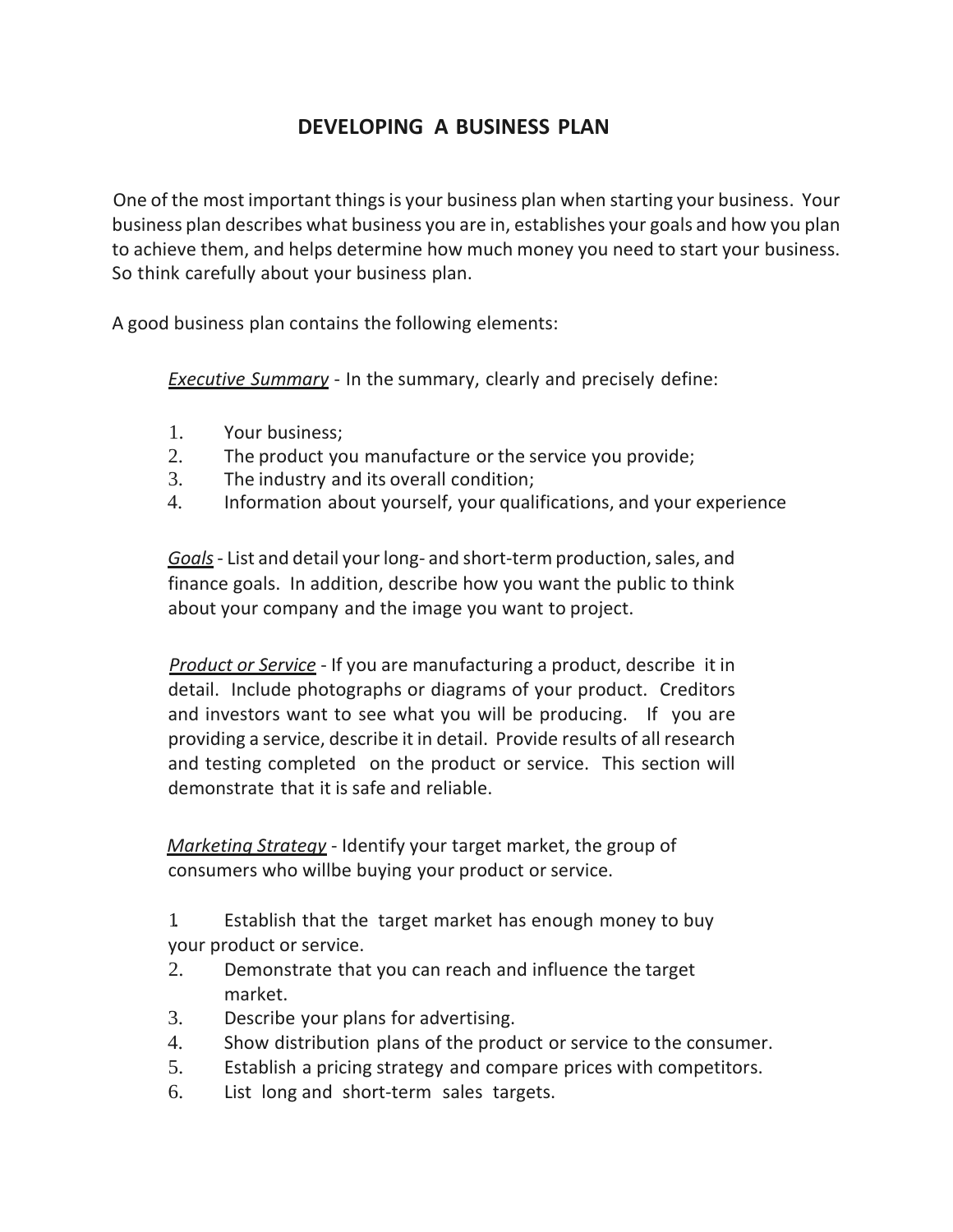7. Identify potential major accounts.

*Operating Strategy* - Describe your organization. Enclose an organizational chart that lists all job titles. Describe the location of your facility and the activities that will take place there. List the equipment to be purchased: list suppliers and their ability to deliver goods when you need them.

*Financial Strategy* - To develop your financial strategy:

- 1. Include current and projected financial statements.
- 2. List your costs to start the business.
- 3. Describe the sources of funds. How much will you invest, how much others plan to invest, how much will you borrow. Creditors and investors pay particular attention to the amount of money the business owner invests. They see a connection between the success of the business and the amount of money the owner invests.
- 4. Indicate how you will use the funds during the start-up period.
- *5.* Show in dollars and time when your business will break even. Break-even is the point at which you have covered all your expenses and are not making a profit or taking a loss.
- 6. List and explain yoursignificant debt. Also, list and explain significant amounts of money owed to you.
- 7. Compare your costs to the costs of your competitors.

*Conclusion* - Summarize your business plan with a short conclusion and emphasize what you want the reader to remember. If you have done a thorough job preparing your business plan, it will help you organize and run your business, attract investors, and help you obtain financing.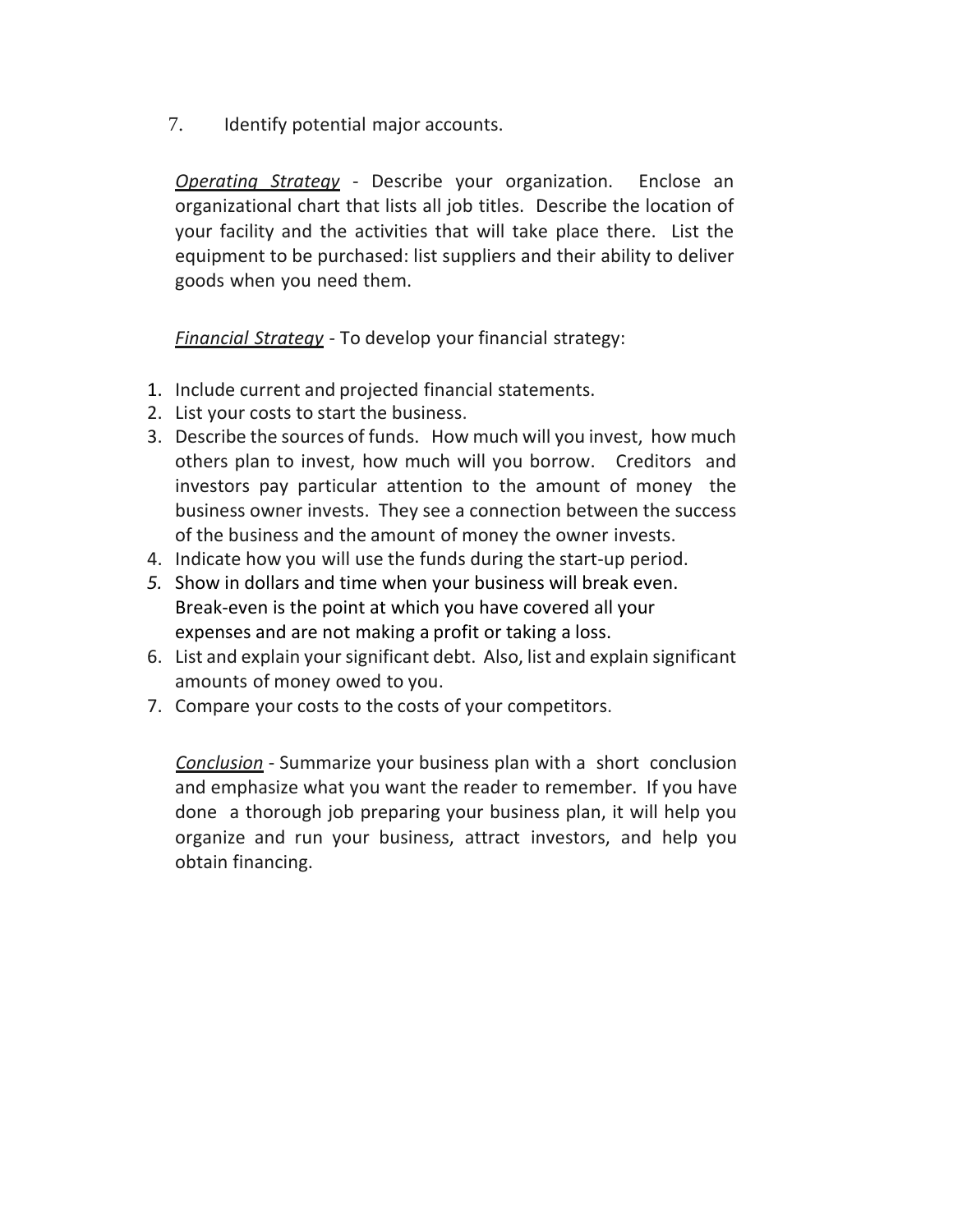#### **TIPS ON WRITING THE BUSINESS PLAN**

- <span id="page-14-0"></span>1. Do your research first. Gather all facts before starting to write.
- 2. First, write the projected cash flow, income statements, and balance sheet.
- 3. Write the Executive Summary last.
- 4. Compose each major topic as a separate chapter. Then, if you need to make revisions or expand a chapter later, the entire plan will not have to be retyped, just a chapter.
- 5. Place resumes or lengthy support at the end of the plan under exhibits.
- 6. Reference any exhibits in the body of the plan. Label and number each exhibit.
- 7. Show page numbers on each page of the plan.
- 8. Before finalizing your plan, have it reviewed and critiqued by your attorney, accountant, banker, etc. Make any necessary changes.
- 9. After typing the final version of your plan, proofread it very carefully. One decimal point can make a difference.
- 10.Bind your plan in a high-quality folder. Make it look professional.
- 11.Keep a log of who received a copy, date, and specific comments made.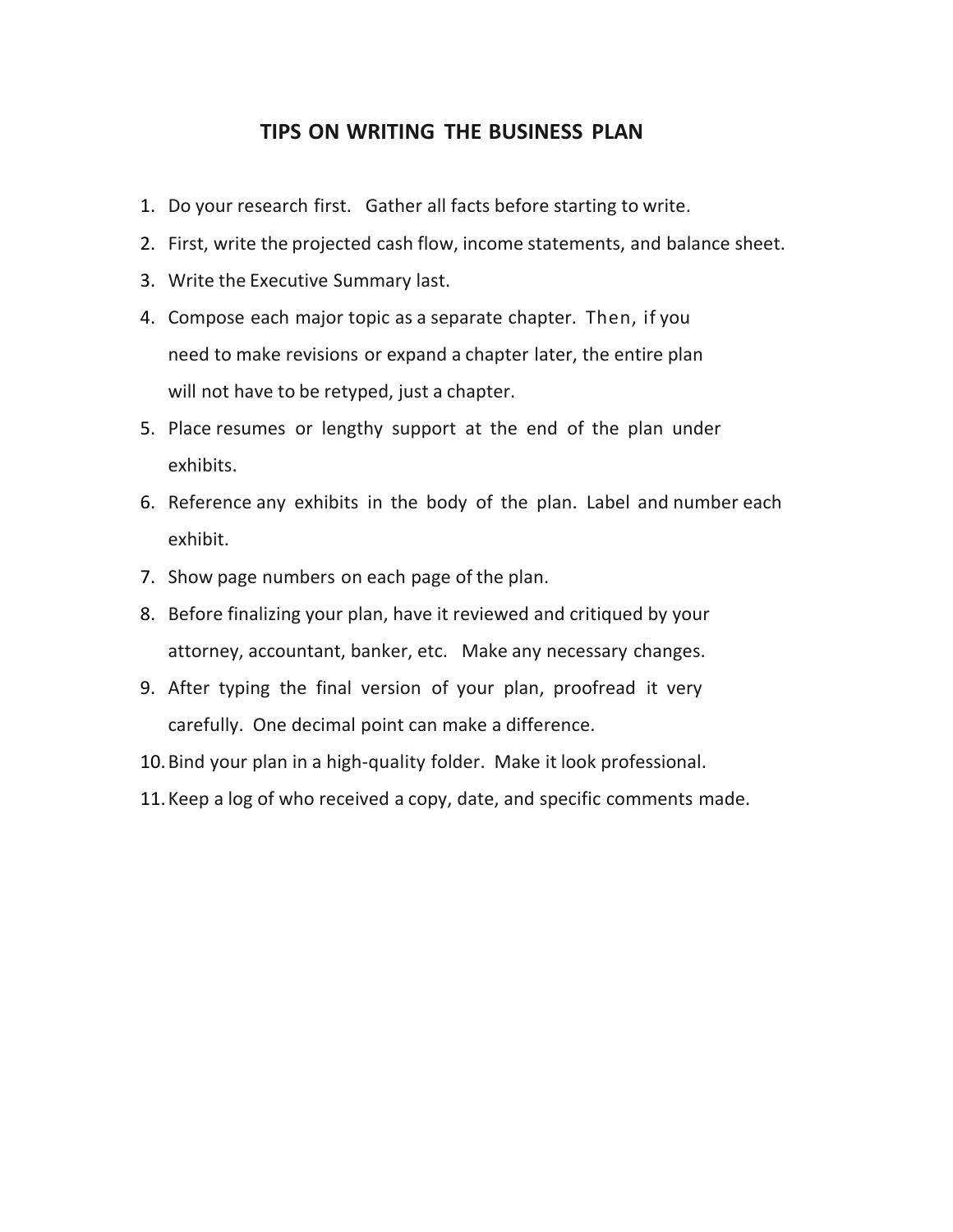## **LEGAL AND PROFESSIONAL ADVICE**

<span id="page-15-0"></span>Do not fall into the trap of saving money by setting up your business without professional advice. The fees you pay initially may be less than what you would have to pay to get out of legal tangles that only your lawyer or accountant could have foreseen. You should present your business plan to your lawyer and your accountant in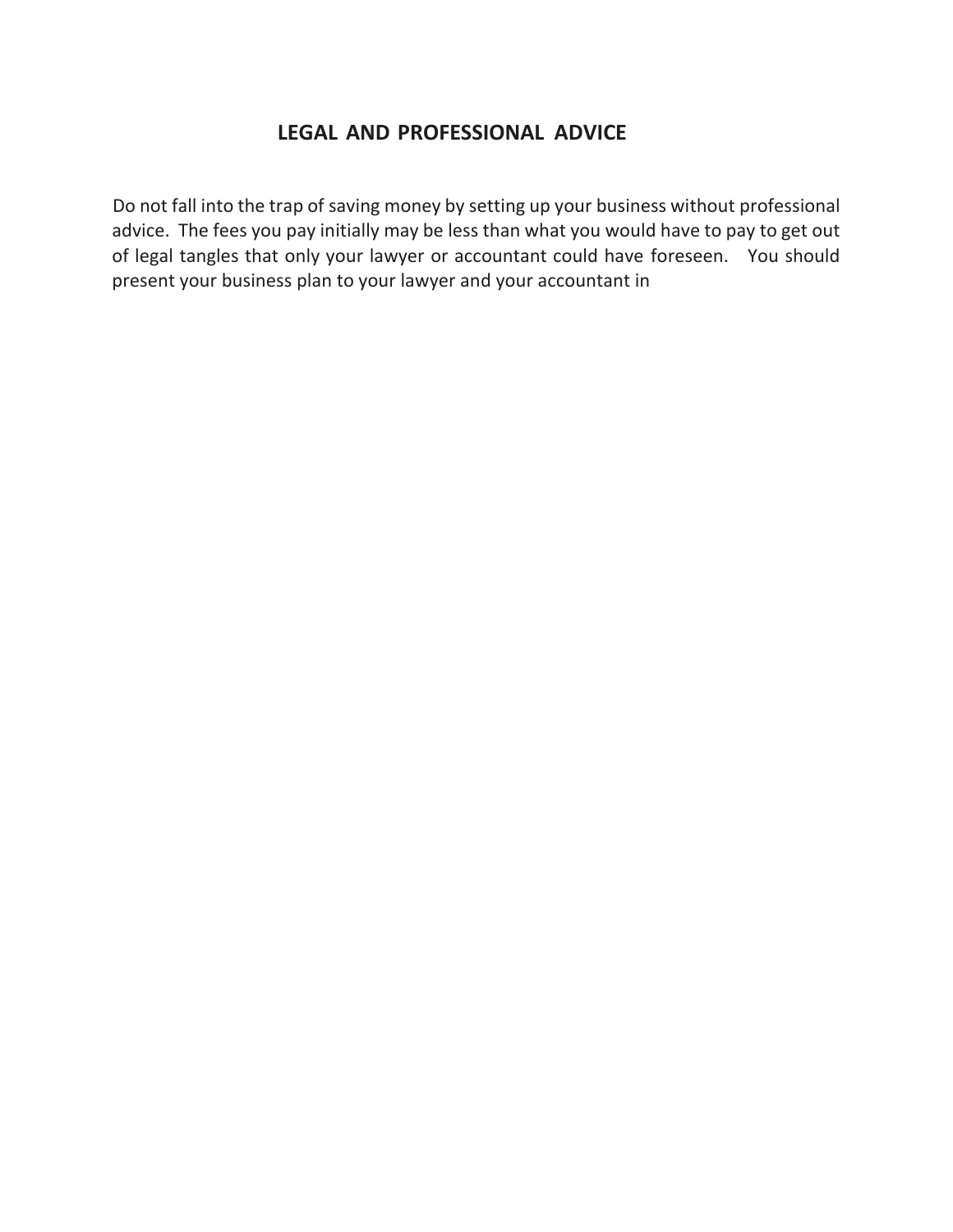## **SURVEYS AND MARKET RESEARCH**

<span id="page-16-0"></span>Before going into business, you need to be sure there is a market for whatever goods or services you plan to provide. Then you should choose a target group - your desired consumers. From this point on, you must do everything (from choosing a location to the type of advertising) with your target group in mind.

Market research tells you about the market and its preferences, opinions, habits, trends, and plans. It also tells where the market is, its geography, demographics, and information about the psychology of the market and the marketplace. The information you get from such research can help you make crucial decisions affecting your business.

A small business needs to have accurate, current consumer information. A small business owner does not usually have large amounts of money to gamble on the wrong move or decisions regarding his business.

Since market research is primarily information gathered about your industry, many resources are available. They include:

Small Business Development Center - can provide information and help with business plans.

Marion Carnegie Library- is a good source for reference material. Look in the Directory of Associations to find what trade associations there are for your type of business. This book will give the address and phone number of the association and a list of their publications.

Marion Chamber of Commerce  $-$  is a good resource for providing information about the business community. It's also an excellent networking organization within the business community.

Potential Consumers - simply ask potential consumers questions concerning their wants and needs.

Wholesalers and Manufacturers  $-$  is a good source of information about a particular market, its customers, and competition. Wholesalers, manufacturers, and retailers generally know the trends in their business.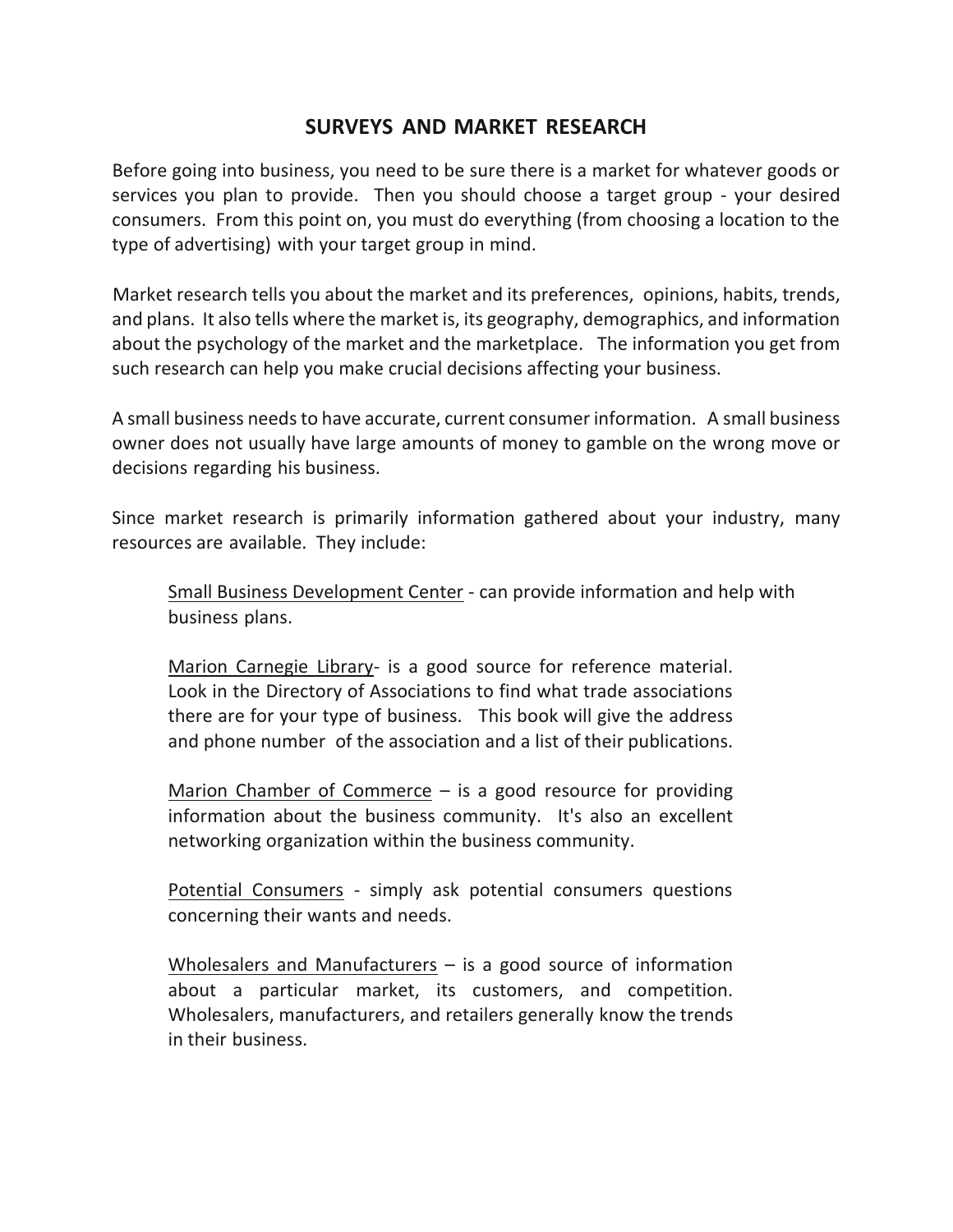Federal and State Governments - the U. S. Department of Commerce and the Illinois Department of Commerce can provide you with pertinent information.

Trade Associations - the trade associations which serve a particular industry are wonderful sources of information about your industry or market.

The City of Marion Website – provides an online business resource that offers demographic and community information, area maps, property listings, business start-up guide, and more.

Business Publications - every industry has websites, magazines, newsletters, or pamphlets written exclusively for and about them.

Media Representatives - the advertising salespeople who represent websites, magazines, newspapers, radio, and television are usually excellent sources for market information.

Competitors - learn by going to your competition and asking for information, advice, and help. If you feel uncomfortable going directly, try contacting a business owner located 100 miles away. Surveys are an essential part of market research. The object of a survey is to gather information from a group of individuals or businesses on a specific subject. There are four types of interviews: personal interview, telephone interview, mail interview, and focus groups or group interviews.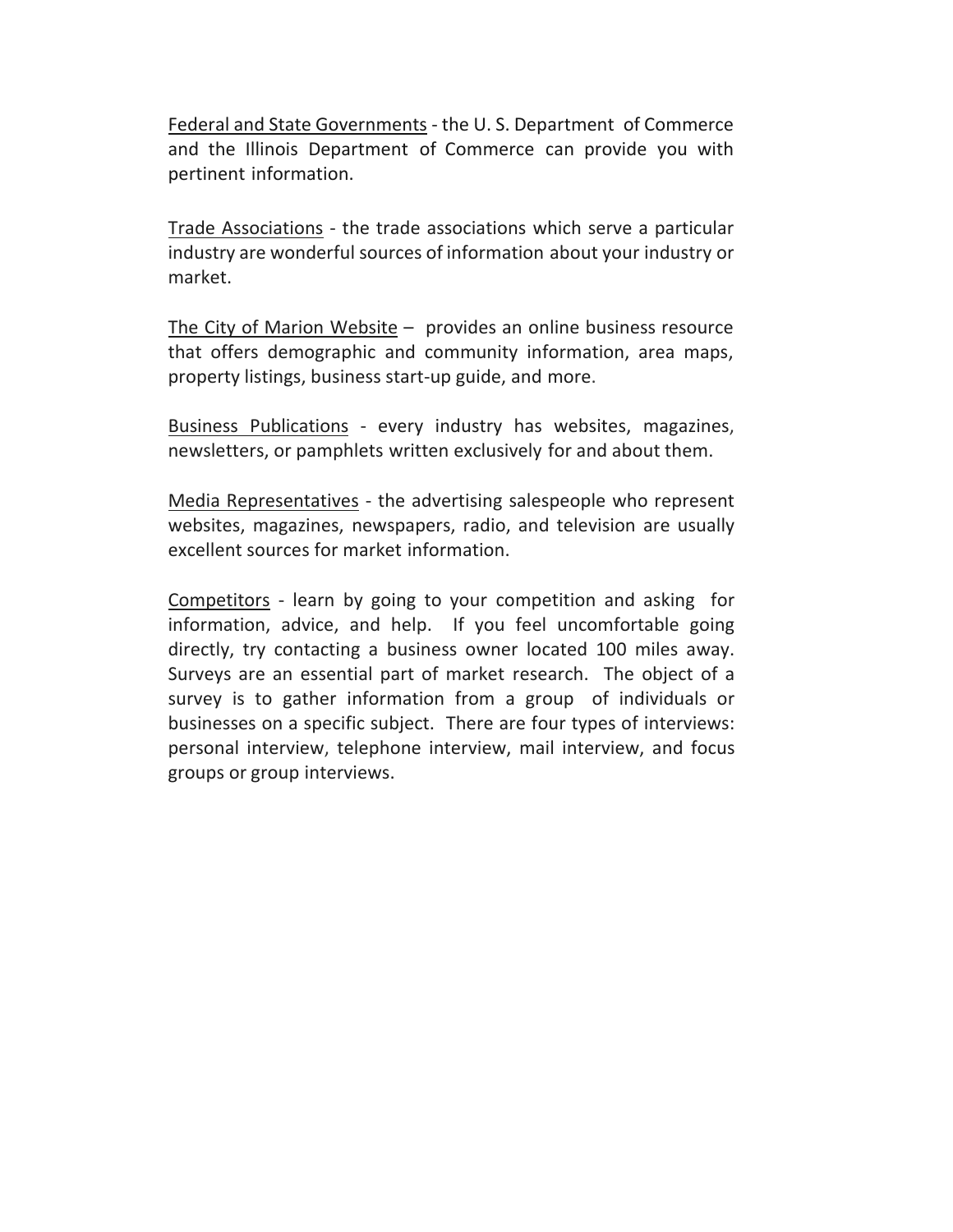# <span id="page-18-0"></span>**BANKING / FINANCING**

Maintaining separate bank accounts for your business versus your household accounts is essential. Additionally, many businesses find it advantageous to have multiple accounts to maintain various functions such as payroll, tax escrow, capital expenditures, and general operating.

It is common knowledge it takes capital to start and run a business. However, you may not know exactly how much is needed or where you can obtain the necessary funds. The easiest way to fail is to be underfinanced.

You should plan your financing very carefully to ensure success. You must have a realistic overall view of your start-up costs. You also need to allow enough money for you and your family to cover living expenses depending on the nature of your business.

The best person to help you with this planning is your banker. Take great care in choosing a bank and a banker. A strong relationship with a bank from the very beginning will be one of your most valuable assets.

Your banker will have a good working knowledge of the economic and business picture in the community. He may be able to draw on his experience to give you information on area business trends, marketability of your product or service, and provide sound practical advice for beginning your business. Once your business is in operation, your banker can provide continuing service and advice on such matters as retirement plans, accounts receivable, financing, expansion financing, loans, and trusts.

A banker can assist you with obtaining the funds needed for your business. However, there is usually a limit to the amount of money a bank will loan a prospective business person. Most banks would prefer to see a personal investment of one-quarter to onehalf of the money needed before approving the remainder of a loan. Do not be discouraged if you do not have this much available money. Through the Small Business Administration Loan Program, some programs might be available to you.

Before you meet with your banker to discuss financing, you must have a well-written business plan. This plan should include information concerning your background, including education and training, work experience, special skills, personal financial records, real estate owned, references, and projected income and balance sheet.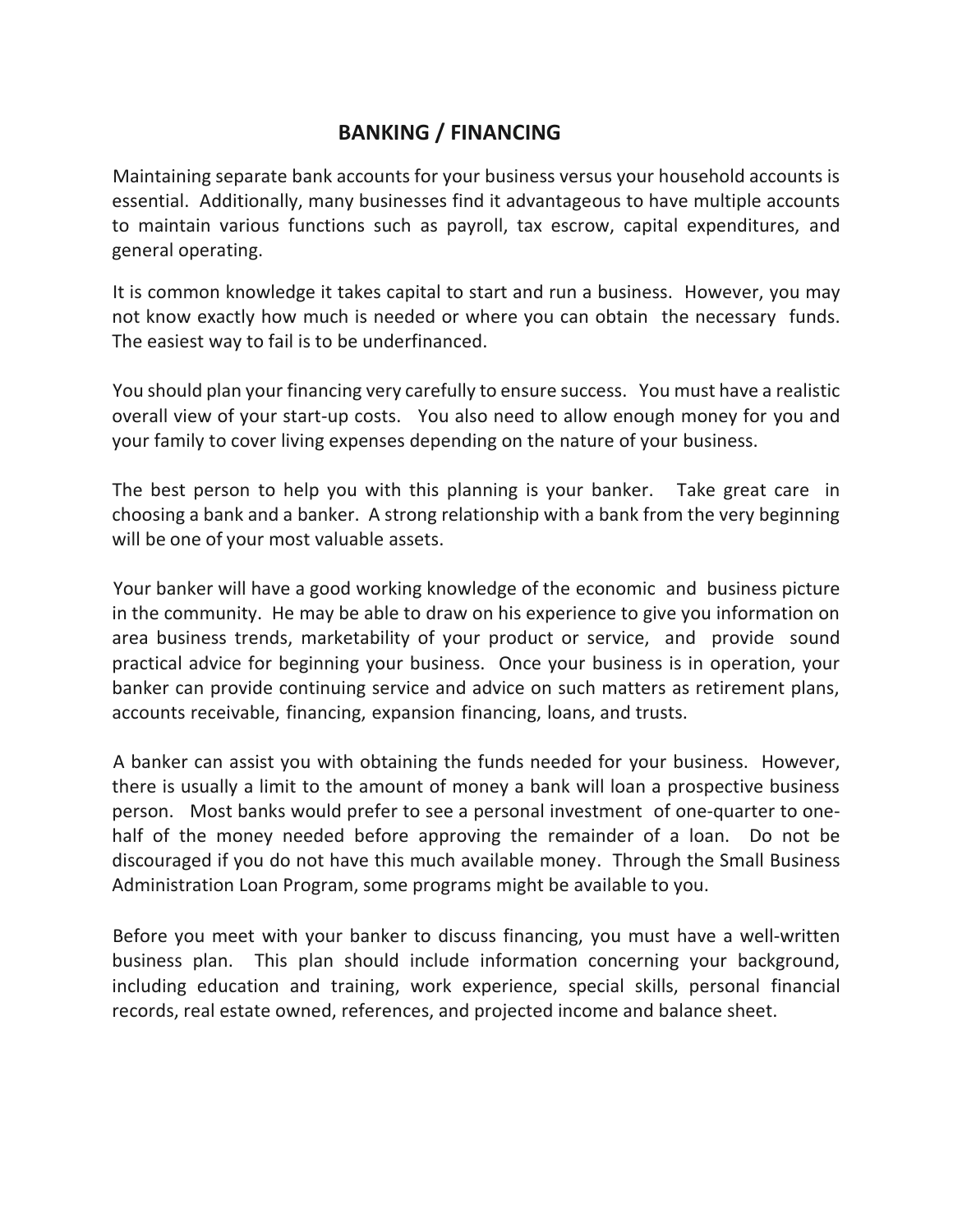#### **POTENTIAL FUNDING RESOURCES**

A partial list of banks in the Marion is at <https://www.marionillinois.com/members>

In addition to establishing a working relationship with a traditional lender, other avenues to consider are:

> **Champion Community Investments** <https://www.ccinvestments.org/>

**U.S. Small Business Administration** <https://www.sba.gov/>

**Illinois Department of Commerce & Economic Opportunity** <https://www2.illinois.gov/dceo>

> **USDA Rural Development** <https://www.rd.usda.gov/>

**Illinois Department of Agriculture** <https://www2.illinois.gov/sites/agr/Assistance>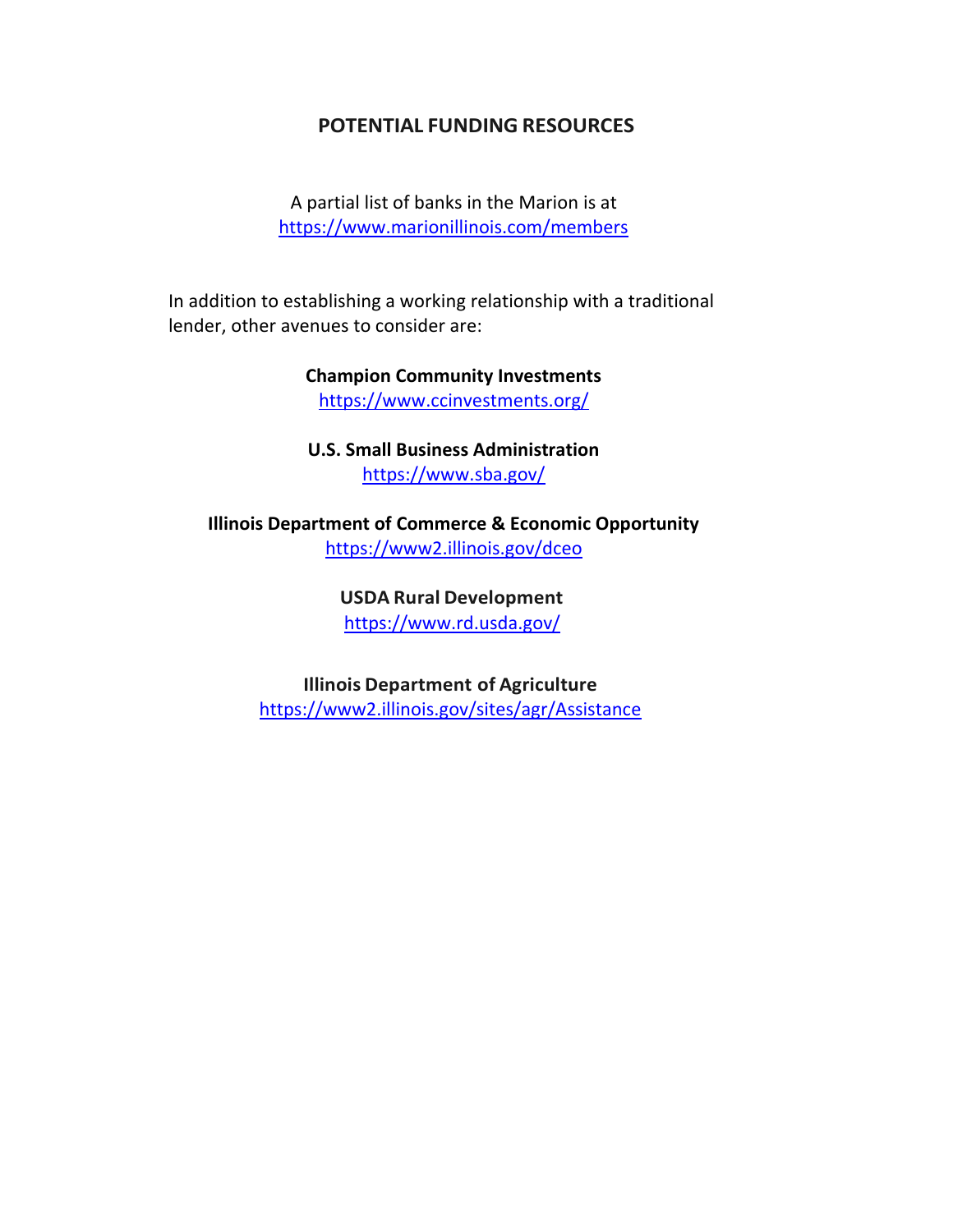# **LOCATION**

<span id="page-20-0"></span>In the City of Marion, there is a wide range of locations from which to choose. When choosing your location, you must consider the proximity to your market and home, accessibility, traffic volume, parking, rent, and appearance.

If you plan to work with a real estate agency in finding a location, you should consider the following to save you and your agent time:

- What square footage will your business need?
- What is your monthly budget going to allow for rent and utilities?
- What exposure does your business need?
- Will you attractcustomers off the street, by phone, or other means?
- What kind of storage does your business need?
- Term of lease will you want the option of renewing your lease at the endof the term?
- Lease inducements by the building owner such as free rent or reduced rentfor an initial period

When you find the location you are interested in:

- Will the utility supply be adequate for your business?
- Are the taxes and utilities included in the rent?
- Are maintenance and common area maintenance included in the monthlyrent?

While not an exhaustive list, a directory of real estate professionals is online at:

Marion Chamber of Commerce <https://www.marionillinois.com/members>

> Egyptian Board of Realtors <http://www.egyptianboard.org/>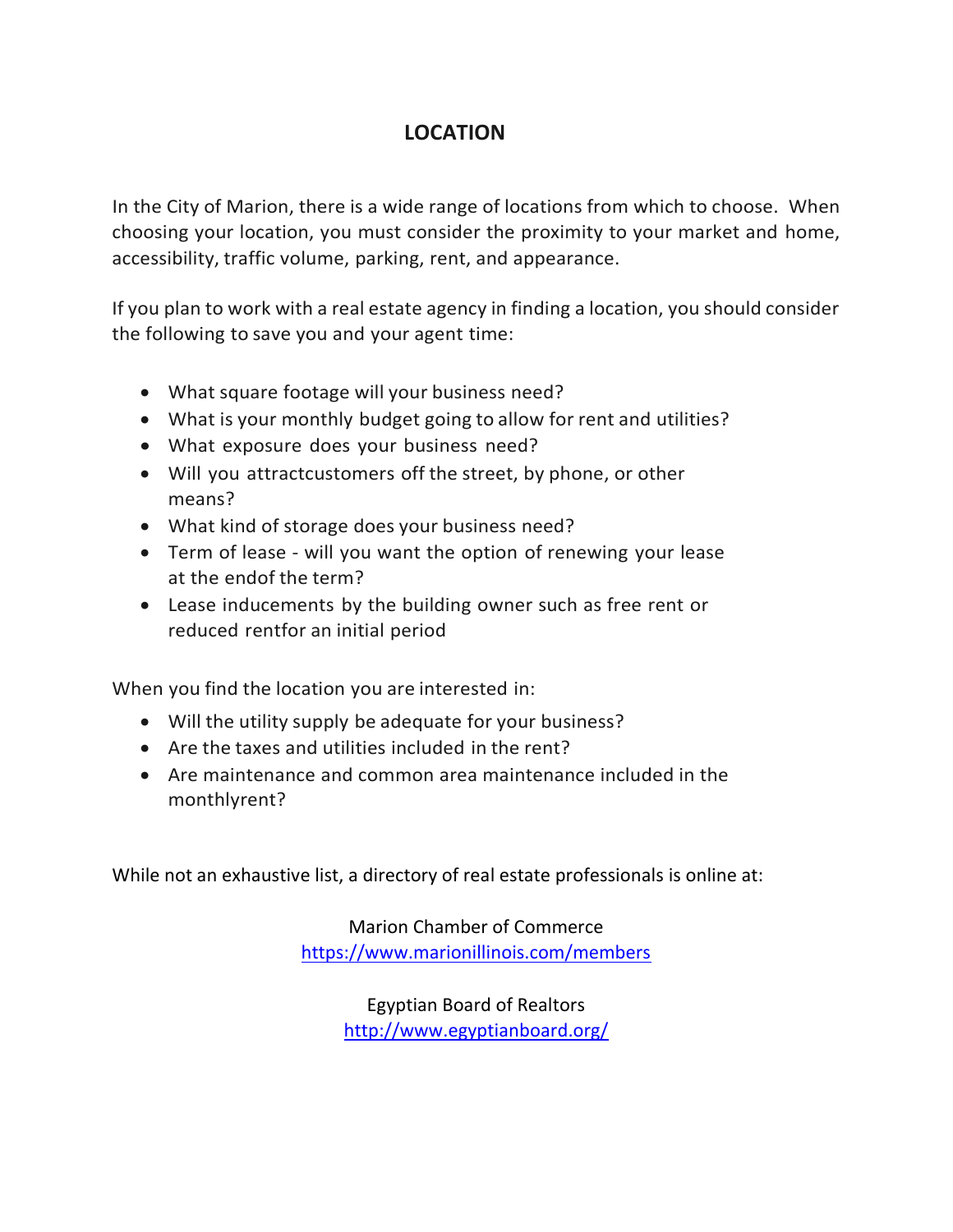# **BUILDING CONSTRUCTION OR REMODELING**

The Building and Code Services regulate all building construction. If you are building a new building or remodeling an existing structure, you need to approve your plans. If your plan meets the building and fire code requirements, you will be issued a building permit to begin construction. Upon completion of construction and final approval by the Development Services Office, will issue a Certificate of Occupancy.

Building and Code Services assist with keeping our community appearance in line with the city code. Building and Code Services has many different roles. Some of their many duties include performing property inspections, issuing various permits that pertain to development within the City, issuing citations for code violations such as high grass and weeds, trash and debris, abandoned or derelict vehicles, etc.

Additionally, Building and Code Services also perform all inspections and issue permits for all rental properties, whether short-term or long-term rental.

The following permits are available online

- Commercial Building Permit
- Commercial Remodel Building Permit
- Right of Way Excavation
- Fence Permit
- Sign Permit
- Commercial Occupancy Permit
- Demolition Permit

Additional information such as frequently asked questions (FAQs) on online at <http://cityofmarionil.gov/building-and-code-services/>

> BUILDING AND CODE SERVICES 618-993-2422 TSTOTLAR@CITYOFMARIONIL.GOV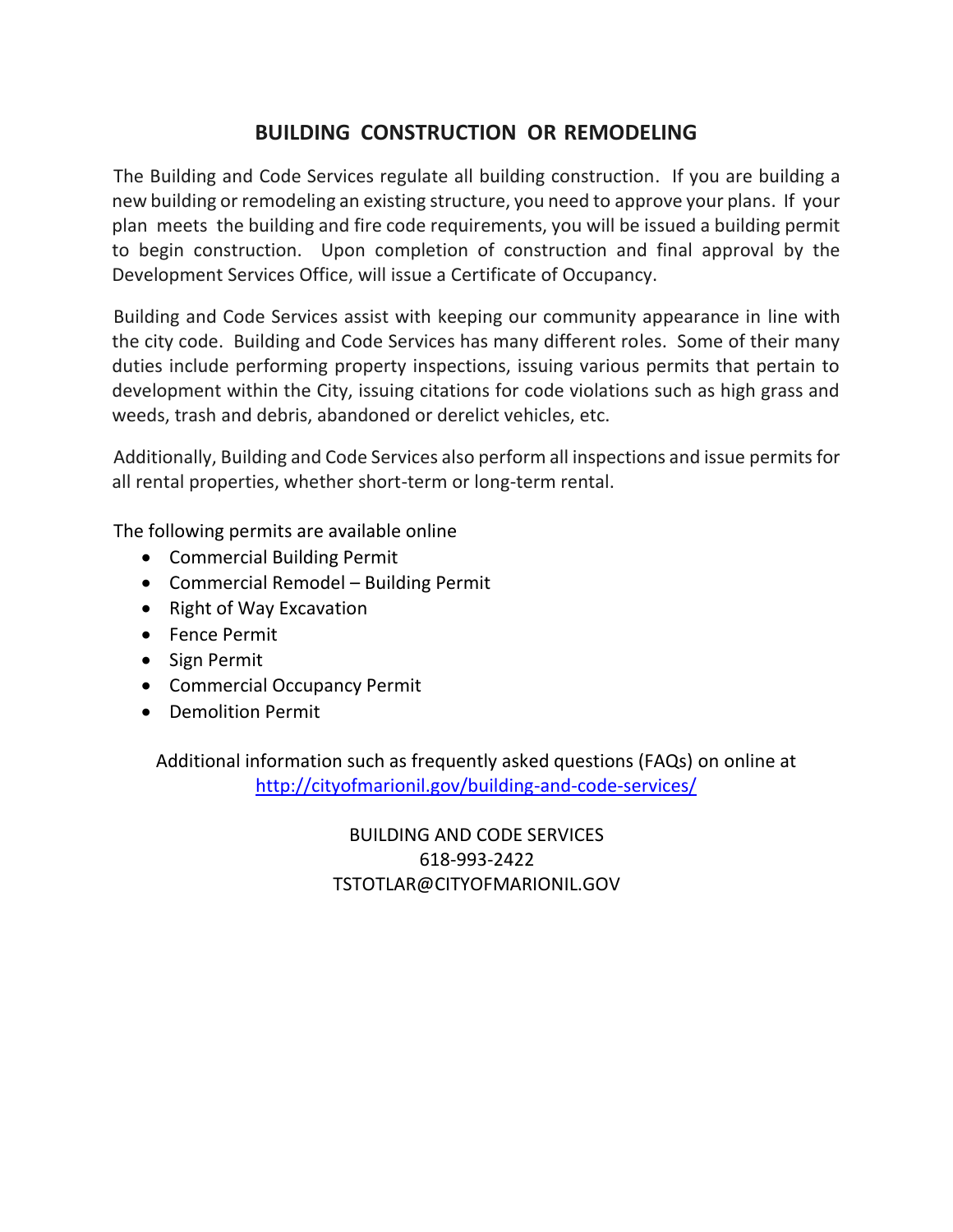# **ZONING PROCEDURES**

Zoning is the legal and administrative process establishing land use in a community. Therefore, before committing yourself to any property, your first step should be to check the Zoning.

Zoning information is available from the Building and Code Services. Each piece of property is assigned a specific zoning classification, and only certain types of land use are allowed in each classification. For example, business uses are usually not allowed in residential classifications. In addition, some business uses are not allowed in commercial or industrial classifications. You must satisfy the zoning requirement before your business is permitted to operate. You may want to attempt a zoning change if the property you select is not adequately zoned.

Zoning Maps, Request for changes to Zoning, and additional information are online at <http://cityofmarionil.gov/building-and-code-services/>

> BUILDING AND CODE SERVICES 618-993-2422 TSTOTLAR@CITYOFMARIONIL.GOV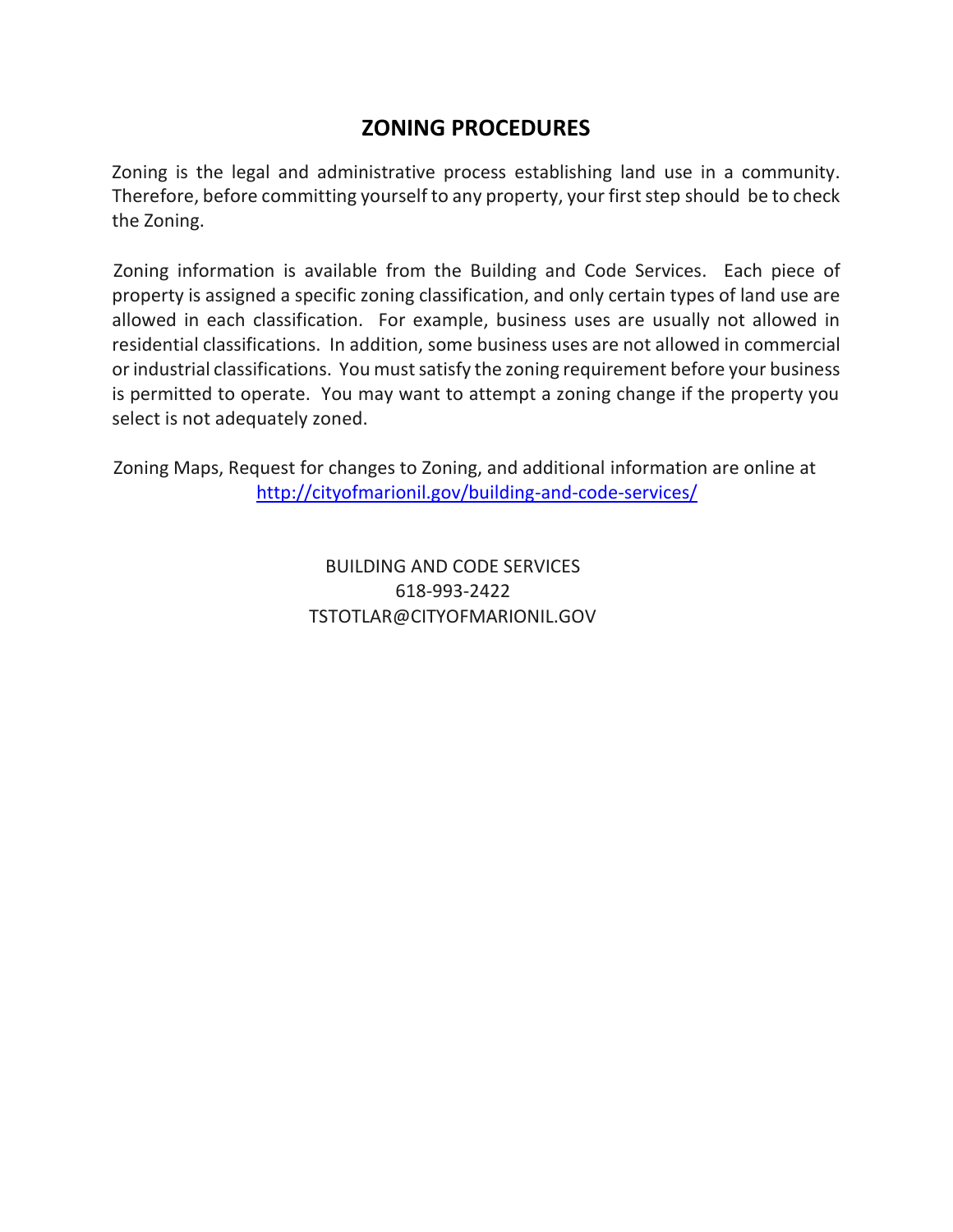# **PERMITS AND LICENSES**

#### Certificate of Occupancy

If you are starting a new business, there is a change of ownership or a relocation; you will need a Certificate of Occupancy. Assuming the business complies with zoning requirements, the Certificate of Occupancy is needed to show the building meets the City's code requirements. You may apply for the Certification of Occupancy online at <https://marionil.portal.iworq.net/portalhome/marionil>

Representatives from the Inspection Office and Fire Marshal's office will inspect the building to ensure it complies with the appropriate codes. Some building modifications may be required, primarily if your business represents a different landuse type than the previous occupant. If your business is a food handling establishment, the City Health Department will also approve the building. It is illegal to occupy a building without a Certificate of Occupancy.

Contact Info:

## BUILDING AND CODE SERVICES 618-993-2422 <http://cityofmarionil.gov/building-and-code-services/> TSTOTLAR@CITYOFMARIONIL.GOV

Food Sanitation Program

If you plan to operate a food handling establishment, you must obtain a food handling permit. Apply at

> Franklin-Williamson Bi-County Health Department Williamson County Office: 8160 Express Drive Marion, IL 62959 (618) 993-8111 wellness@bicountyhealth.org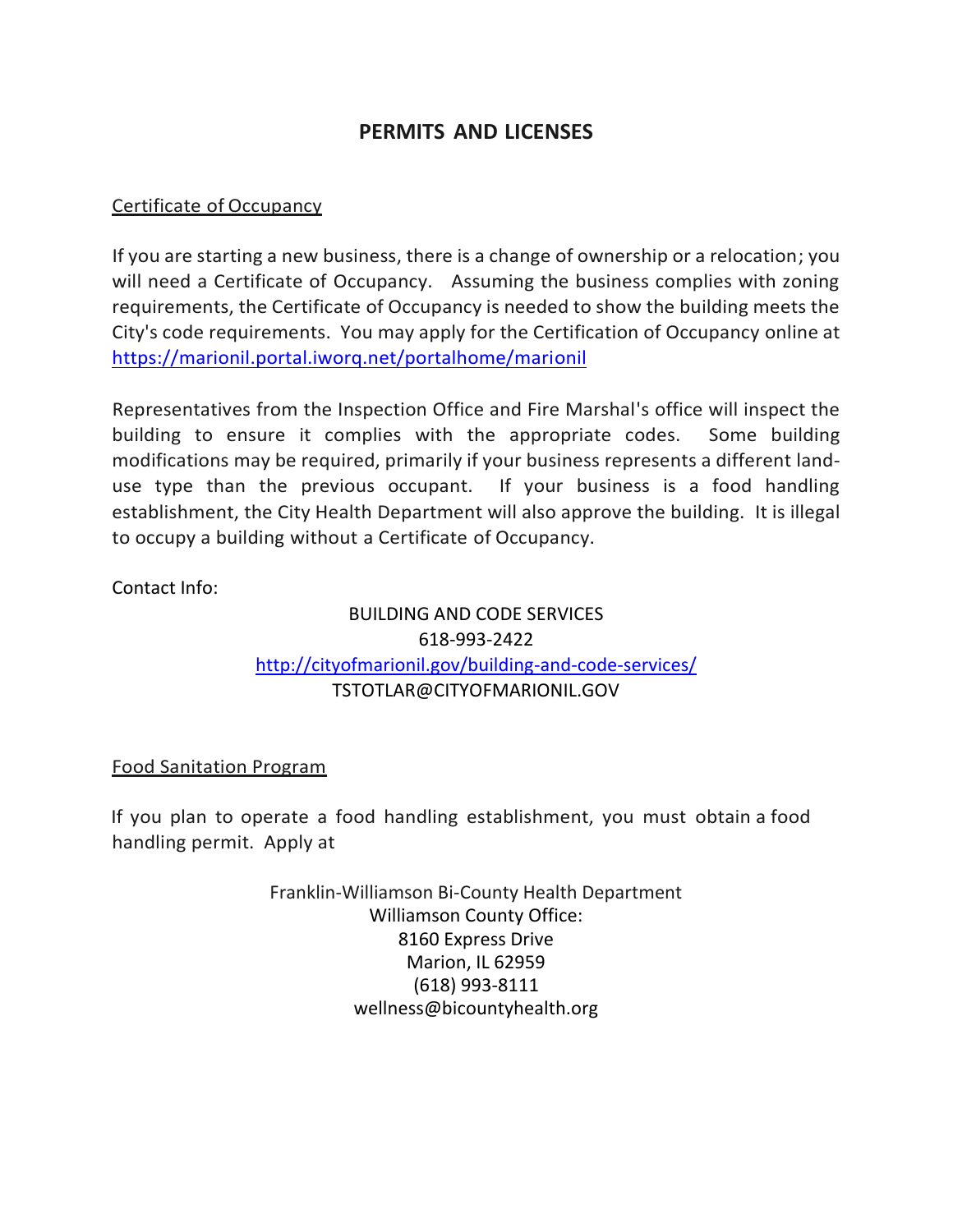## **ASSUMED NAMES**

If you are going to do business under any name other than your real name, you must go to the office of the Williamson County Clerk. There, you will check the records to ensure that no one else in Williamson County is using the name you want to use. You will then fill out an application to record your business's assumed name and pay a filing fee.

Illinois law requires that many businesses file a Certificate of Assumed Names in the County where the business operates. If you have a sole proprietor or general partnership business, you should file at the Williamson County Clerk's Office.

Anyone transacting business in Williamson County who is not a corporation and is not using only their full name as the business's name must file. Applicants complete a short, notarized form listing the business name, address, and name(s) of all owners. The clerk's fee is \$25. All Certificates of Assumed Names are on file and available for public inspection in the County Clerk's office.

A publication certificate will be issued. This publication must be taken to a local newspaper and published once a week for three consecutive weeks. Business owners are responsible for the publication fees charged by the newspaper for legal ad publication. The transaction must be within 55 days of the original filing in the County Clerk's office.

Once published, the newspaper will send verification of publication to the County Clerk's office, and a Certificate of Business Ownership will be mailed.

Note: Most sole proprietorships operate under assumed names. Unless your business name includes your full name and describes your business completely, you will need to register with the County Clerk.

> Williamson County Clerk and Recorder 407 N Monroe, Suite 119 Marion, Illinois 62959 Phone: 618-998-2110 Fax: 618-993-2071 <https://williamsoncountyil.gov/register-a-business/>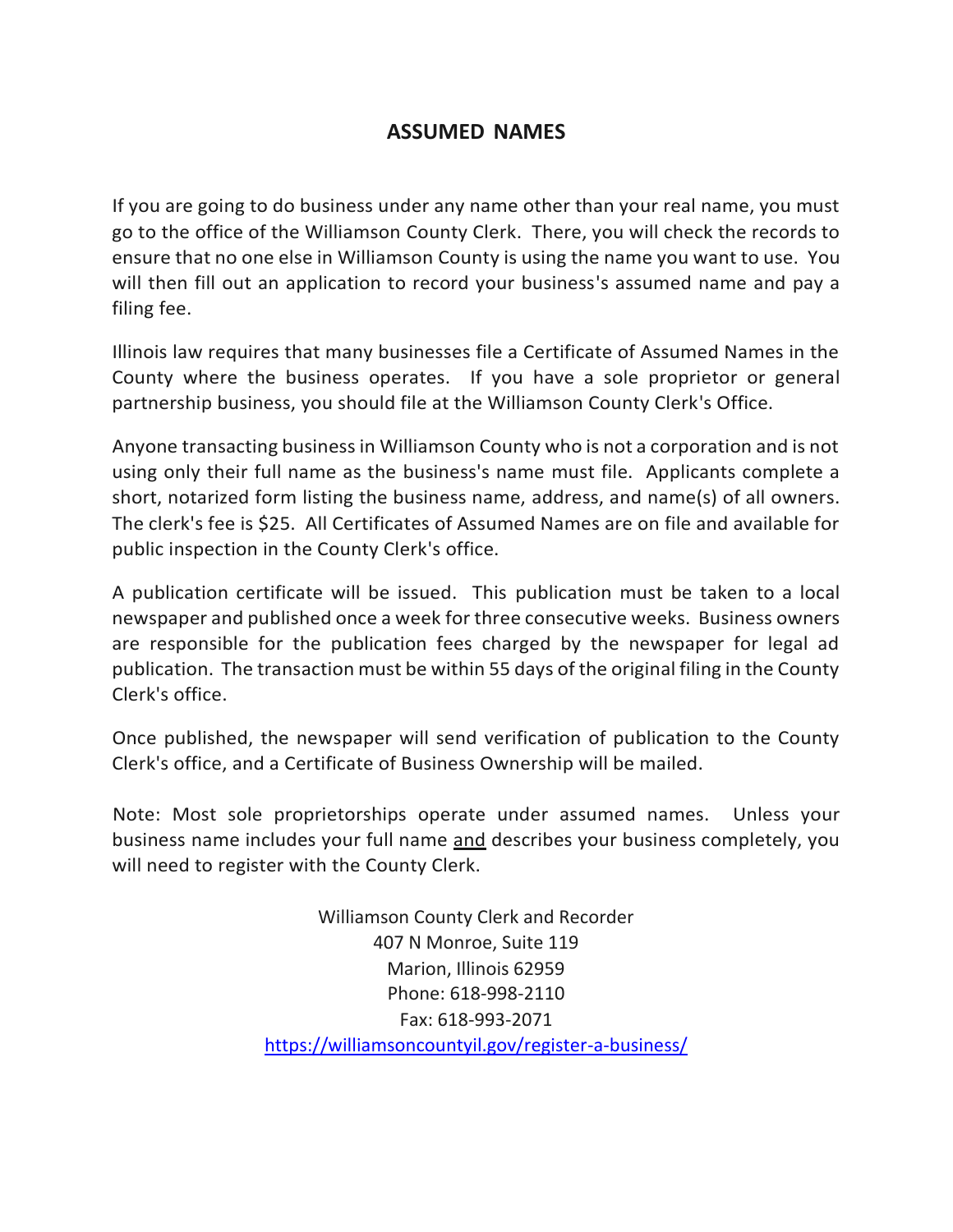# <span id="page-25-0"></span>**LABOR CONSIDERATIONS**

The Fair Labor Standards Act requires employers to maintain wages, hours, and other items. The Department of Labor and Standards, Labor Law Division, is responsible for administering and enforcing labor laws and the prosecution of offenders. As an employer in the State of Illinois there are certain requirements you must follow such as required notices to be posted for employees, minimum wage requirements, health and safety standards, and many more. Consult with your attorney on these topics if you are unsure about what is required.

Information regarding labor laws is available at:

U. S. Department of Labor 525 Griffin Square, Suite 80 Dallas, Illinois 75202-5007 800-321-6742 or (214) 767-6895 [www.dol.gov](http://www.dol.gov/)

Springfield Office 524 S 2nd St, Suite 400 Springfield, IL 62701 217-782-6206 217-782-0596 (fax) <https://www2.illinois.gov/idol/Pages/default.aspx>

Marion Office Regional Office Building 2309 W. Main St Marion, IL 62959 217-782-6206 217-782-0596 (fax)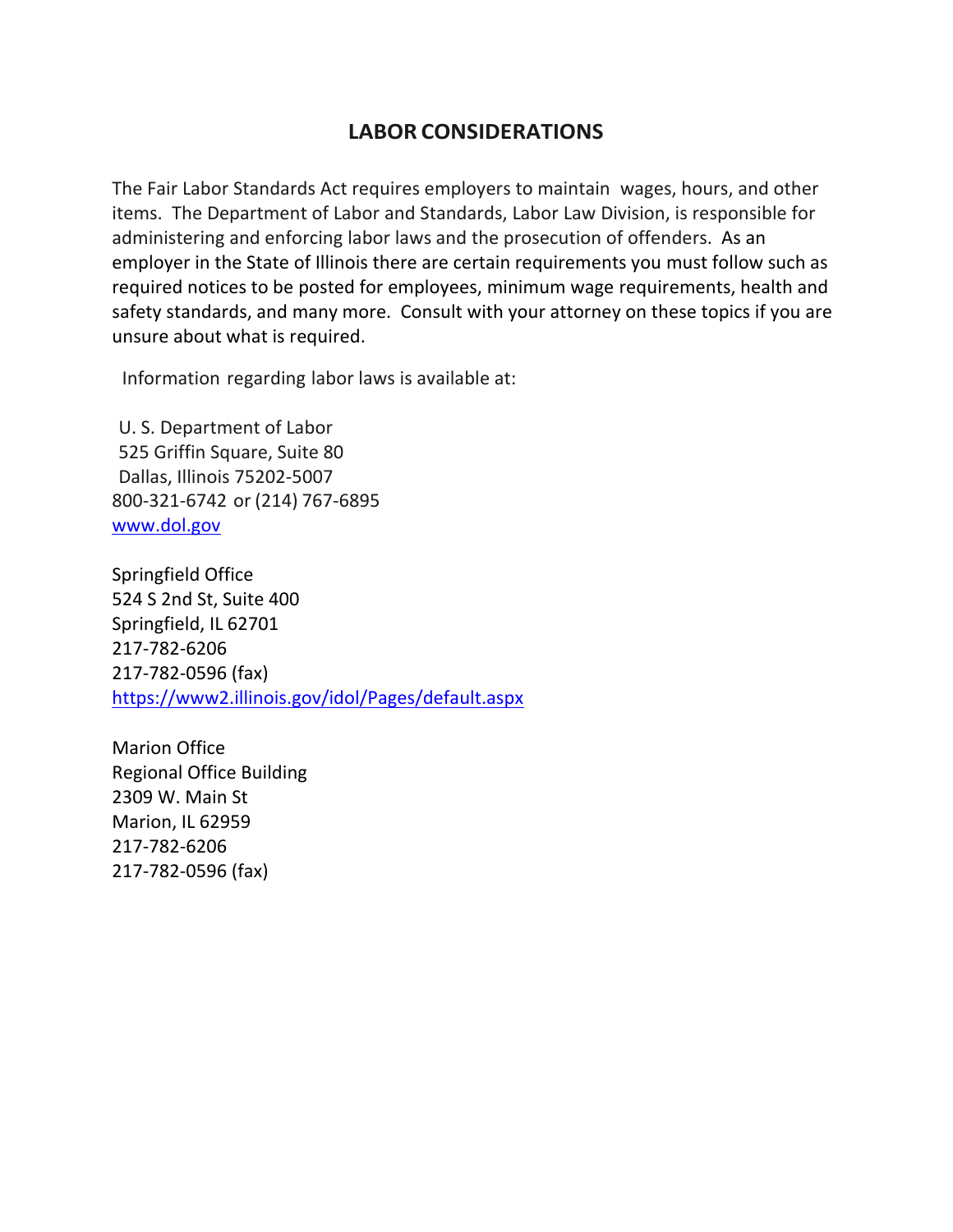#### State Unemployment Insurance

Firms pay the State Unemployment Insurance Tax if they employ one or more individuals during a portion of a day in each of 20 different weeks in a calendar year or\$1,500 or more in wages in a calendar quarter.

The Illinois Department of Employment Security is the code department of the Illinois state government that administers state unemployment benefits, runs the employment service and Illinois Job Bank, and publishes labor market information.

The tax number assigned by the Illinois Department of Revenue is used on all quarterly returns. It will also be used on the Federal Tax Return 940 to show that you have paid the state tax.

For information, contact: Illinois Department of Employment Security Employer Services Center 333 Potomac Boulevard, Suite E, Mount Vernon (800) 247-4954 [https://ides.illinois.gov/employer-resources/taxes-reporting/are-you-a-new-employer](https://ides.illinois.gov/employer-resources/taxes-reporting/are-you-a-new-employer-register.html)[register.html](https://ides.illinois.gov/employer-resources/taxes-reporting/are-you-a-new-employer-register.html)

#### Workers Compensation

Workers' compensation coverage is available through private insurance companies. The State Board on Insurance, which regulates all insurance rates, keeps a list of insurance companies qualified to write such policies.

> Illinois Department of Insurance <https://www2.illinois.gov/sites/Insurance/Pages/default.aspx>

The Illinois Workers' Compensation Commission resolves disputes between employees and employers regarding work-related injuries and illnesses. A case is first tried by an arbitrator, whose decision may be reviewed by a panel of three commissioners. Cases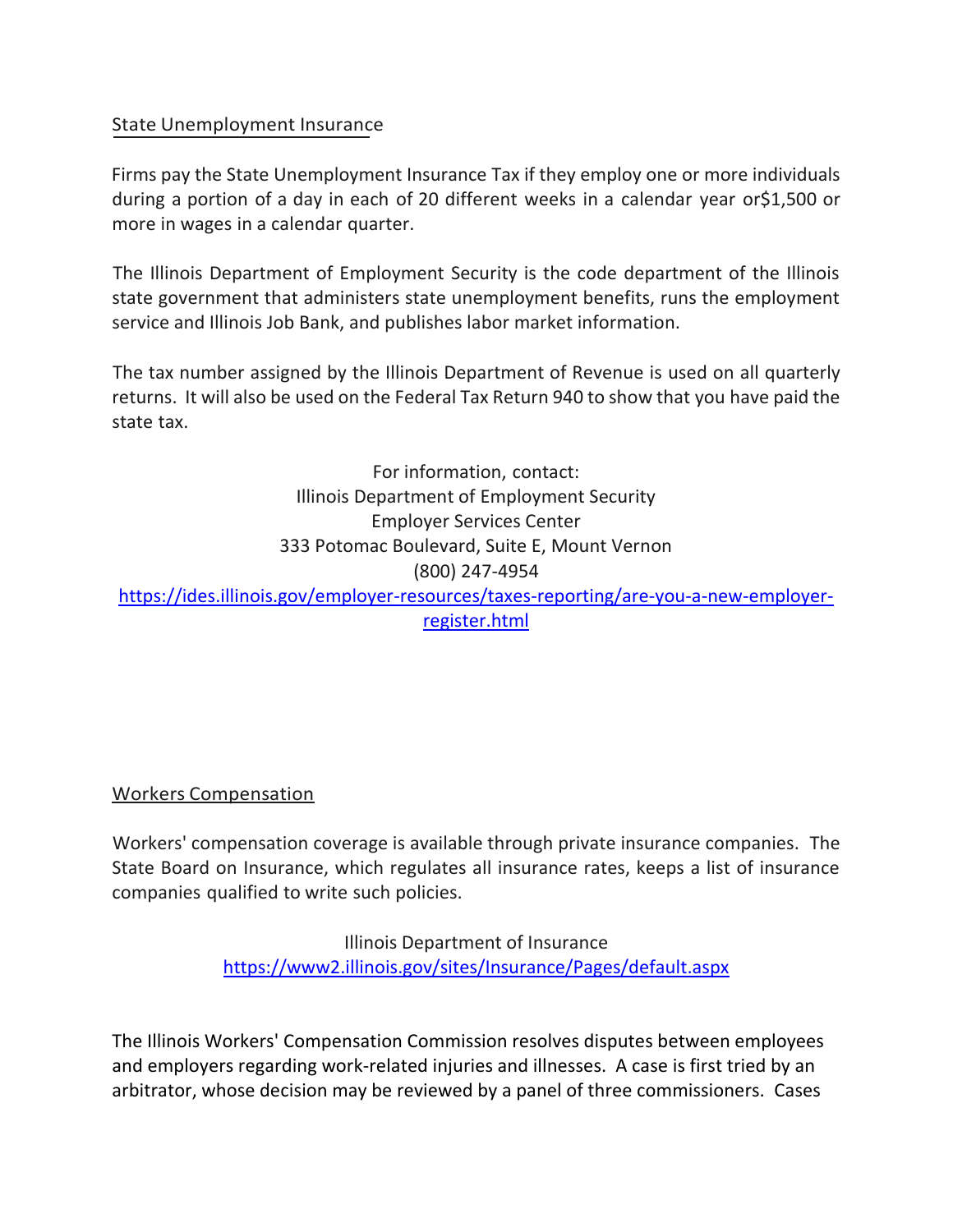may then be appealed to the circuit court, Appellate Court, and Illinois Supreme Court. Like most court systems, most disputes are resolved by settlement.

> Illinois Workers Compensation Commission <https://www2.illinois.gov/sites/iwcc/Pages/default.aspx>

## Workforce Development

The Man-Tra-Con Corporation's primary mission is to collaborate effectively with workforce partners to create quality workforce solutions throughout Local Workforce Area 25, comprised of Franklin, Jackson, Jefferson, Perry, and Williamson counties. In addition, Man-Tra-Con collaborates with innovative partners in economic development, healthcare, community, and social service and education to create unique solutions to the workforce challenges we face. Services for employers include:

- Recruiting & Screening
- Training & Retraining
- Layoff & Separation Assistance

Man-Tra-Con is also home to the American Job Center Southern Illinois and partners with Illinois WorkNet and Illinois Department of Employment Security.

> <span id="page-27-0"></span>Man-Tra-Con Corporation <http://www.mantracon.org/employers/>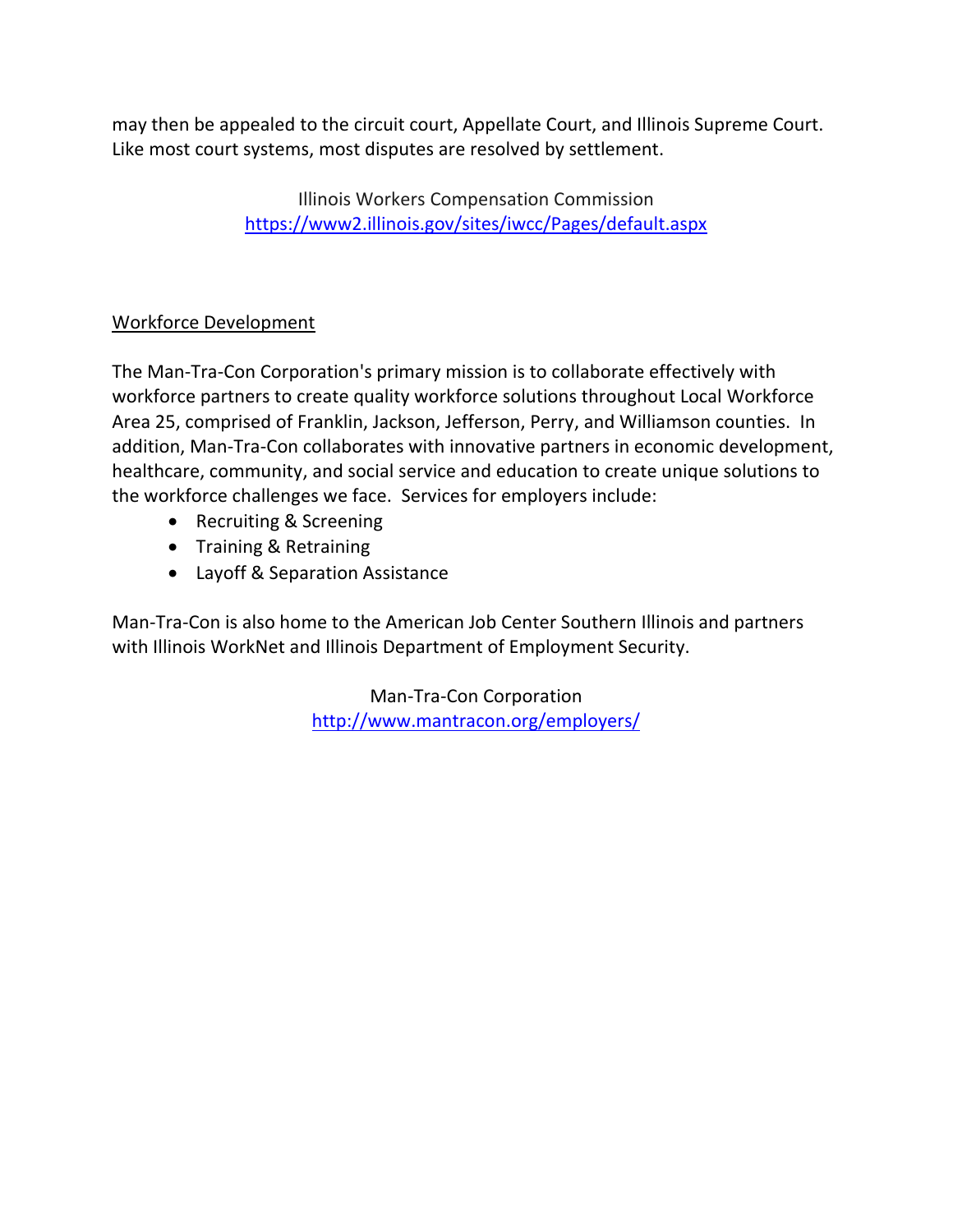## **UTILITIES**

It is essential to plan for all the details involved in opening the doors of your business. Utilities can be costly, depending on the business type.

#### Electric / Gas Service

Contact an electric provider in advance for electric service for existing buildings.

Contact the electric provider serving your prospective site during the planning stages to construct a new building. A deposit is necessary if you do not have previous business credit. A Letter of Credit may also be needed or may take the place of the deposit.

> Ameren Illinois https://www.ameren.com/illinois/account/customer-service (800) 232-2477

## Southern Illinois Power Cooperative (SIPC) https://www.sipower.org/ (618) 964-1448 (Phone)

#### Propane Gas Service

If you are in a building with prior propane gas service, contact one of the providers serving Marion before the day you need gas. If you are in a building that has never had gas service or in the planning stages of construction, contact the provider after determining the necessary need and location for gas.

> Ferrellgas Marion https://www.ferrellgas.com 618-997-3242

Southern FS, Inc. https://www.southernfs.com/ (618) 993 2833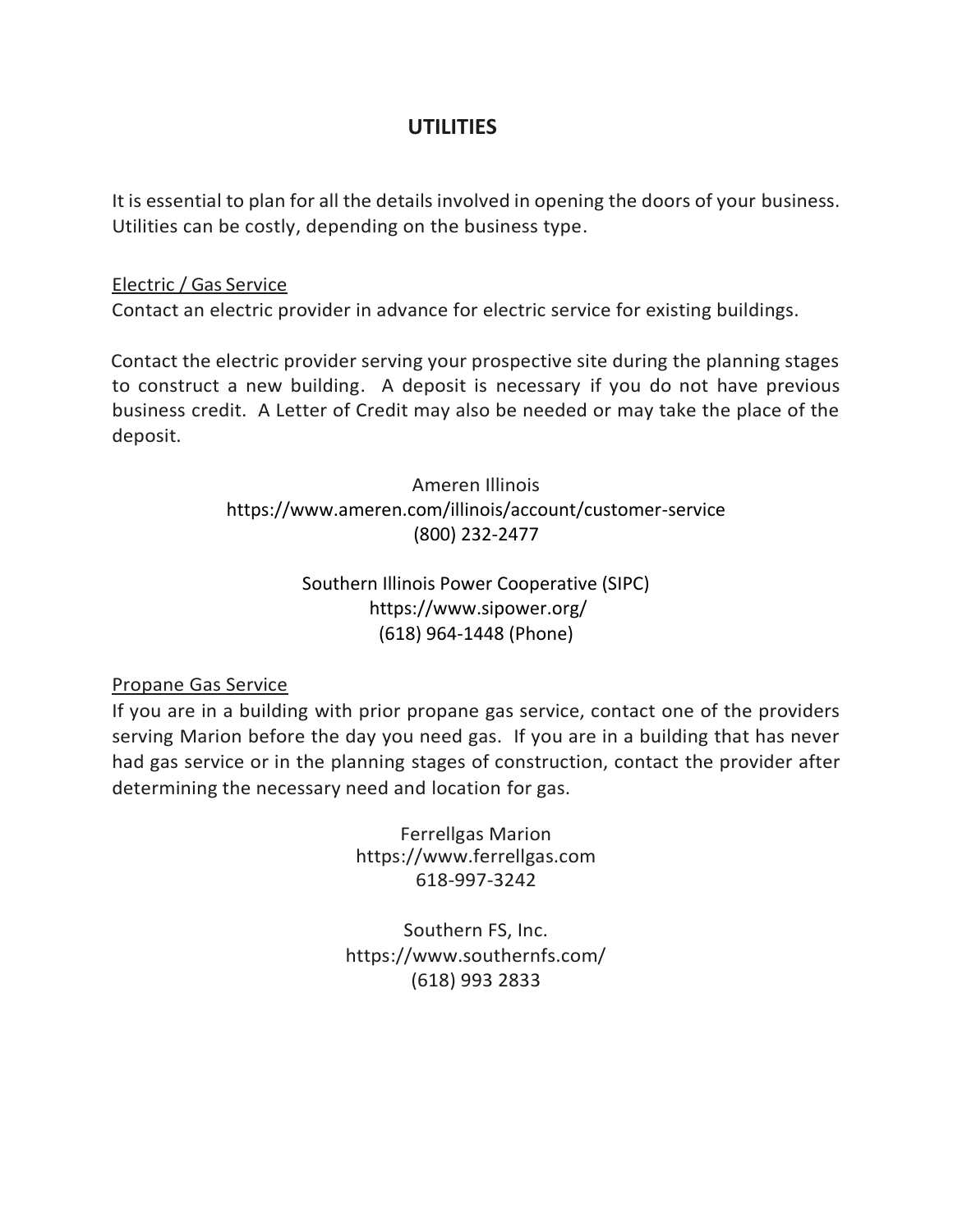#### Water Sewer and Sanitation Service

The Water Department, located in City Hall, is here to help you with your water service needs. Our office can help with connecting or disconnecting services, bill payments, or general service inquiries.

> Water Department http://cityofmarionil.gov/water-department/ (618) 993-5610 water@cityofmarionil.gov

Internet Service

4SIWI, LLC (618) 997-7494 <https://www.4siwi.com/>

Clear Wave Communications (618) 294-8000 <https://clearwave.com/>

Frontier Communications (618) 997-1062 <https://frontier.com/>

Futiva (618) 736-2901 <https://www.futiva.biz/>

Mediacom Communications Corporation (855) 633-4226 [https://mediacomcable.com](https://mediacomcable.com/)

My Choice Internet (618) 997-7494

ProTek Communications, LLC (618) 207-2545 <https://protekweb.com/pricing>

Satellites & More [Dish] (618) 997-8382 <https://satellitesandmore.getdish.com/>

Verizon (618) 997-5770 [https://www.verizon.com/stores/details](https://www.verizon.com/stores/details/illinois/marion) [/illinois/marion](https://www.verizon.com/stores/details/illinois/marion)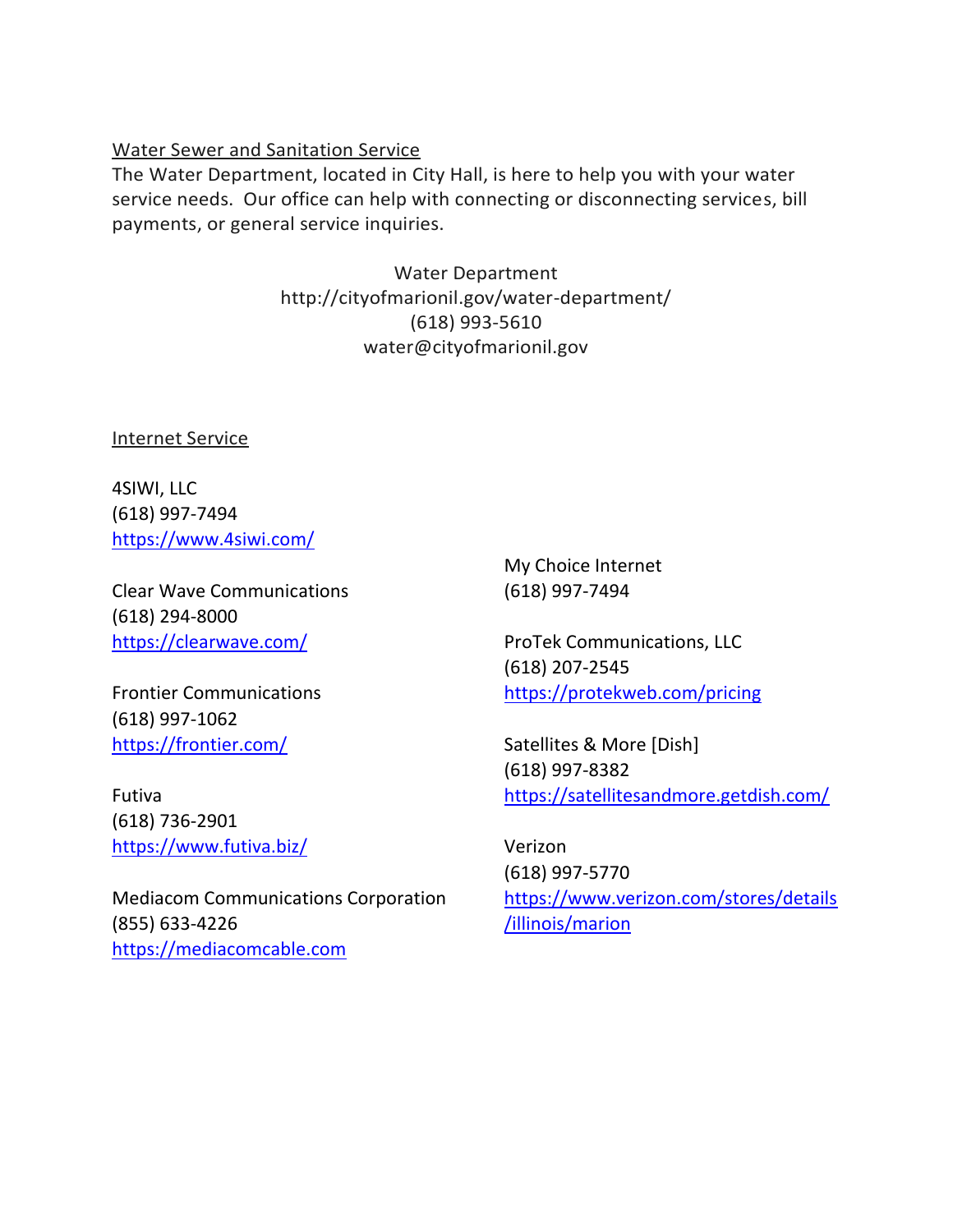## **LOCAL TAX REQUIREMENTS**

<span id="page-30-0"></span>In Williamson County, the Supervisor of Assessments Office assesses real property, identifying and valuing approximately 52,000 parcels.

> Supervisor of Assessments Williamson County Administration Building 407 N. Monroe Street, Suite 205 Marion, IL 62959 Phone: 618-998-2189 Phone: 618-997-1301 Ext. 1181

The Williamson County Treasurer sends out tax bills to property owners once a year with two due dates, usually the 1st part of July and early September.

For current tax information, visit<https://williamsoncountyil.gov/county-treasurer/>

Williamson County Treasurer 407 N. Monroe Street, Suite 104 Marion, IL 62959 Phone: 618-998-2142 Fax: 618-997-2541 Email: treasurer@williamsoncountyil.gov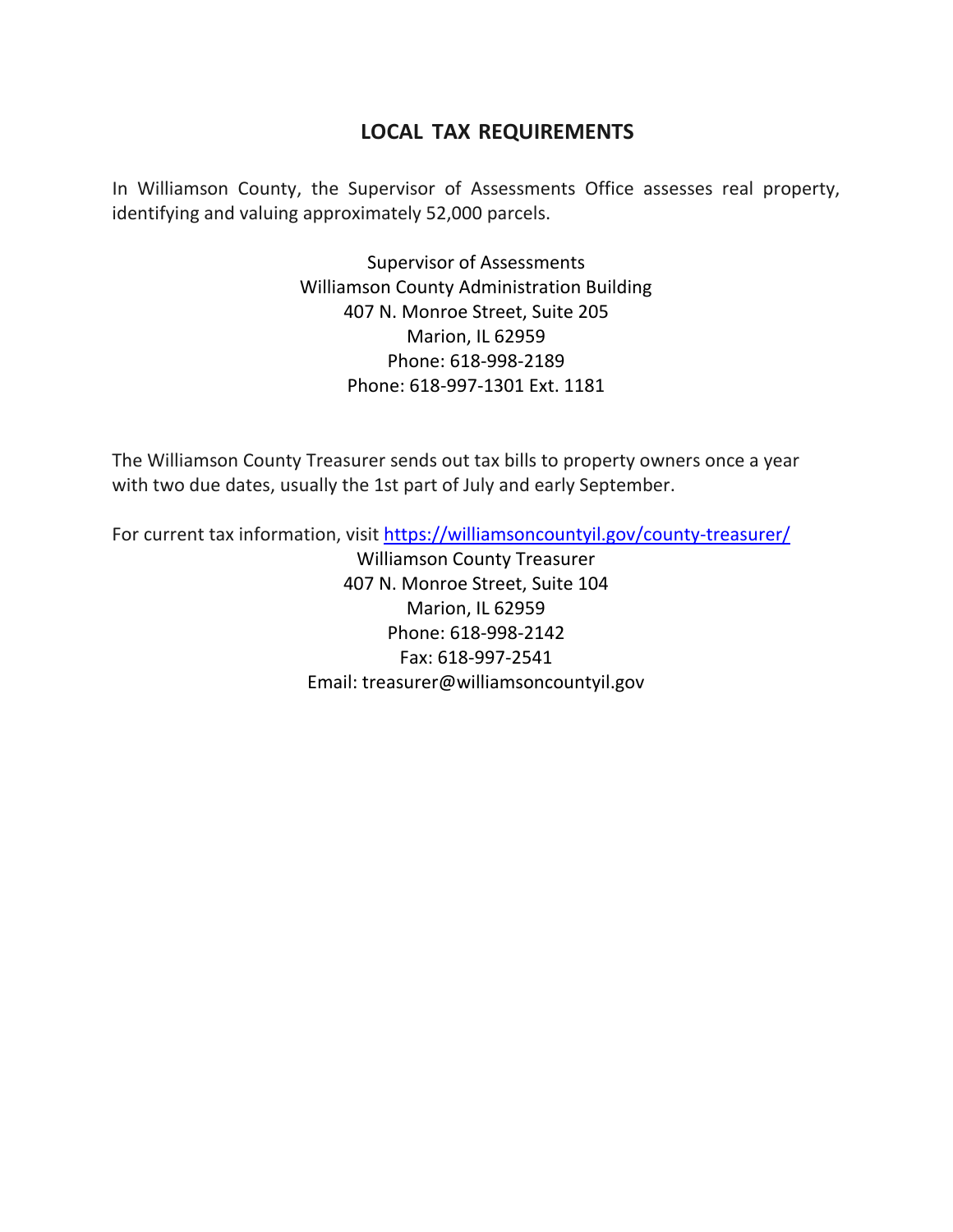# **AMERICANS WITH DISABILITIES ACT**

<span id="page-31-0"></span>The Americans with Disabilities Act (ADA) is a federal civil rights law that prohibits discrimination against people with disabilities in everyday activities, such as shopping/purchasing an item in the store, going to the movies, eating at a local restaurant, exercising at a gym, or having the car serviced at a local mechanic garage.

To meet the goals of the ADA, the law established requirements for businesses of all sizes. These requirements went into effect on January 26, 1992. Businesses that serve the public must modify policies and practices that discriminate against people with disabilities; comply with accessible design standards when constructing or altering facilities; remove barriers in existing facilities where readily achievable; and provide auxiliary aids and services when needed to ensure effective communication with people who have hearing, vision, or speech impairments. All businesses, even those that do not serve the public, must comply with accessible design standards when constructing or altering facilities.

The Illinois Attorney General's Office and the U.S. Department of Justice are the agencies charged with enforcing compliance with the ADA. The U.S. Department of Justice has a guide to help small businesses understand the requirements of the 2010 ADA regulations. This can be found online at:

https://www.ada.gov/regs2010/smallbusiness/smallbusprimer2010.htm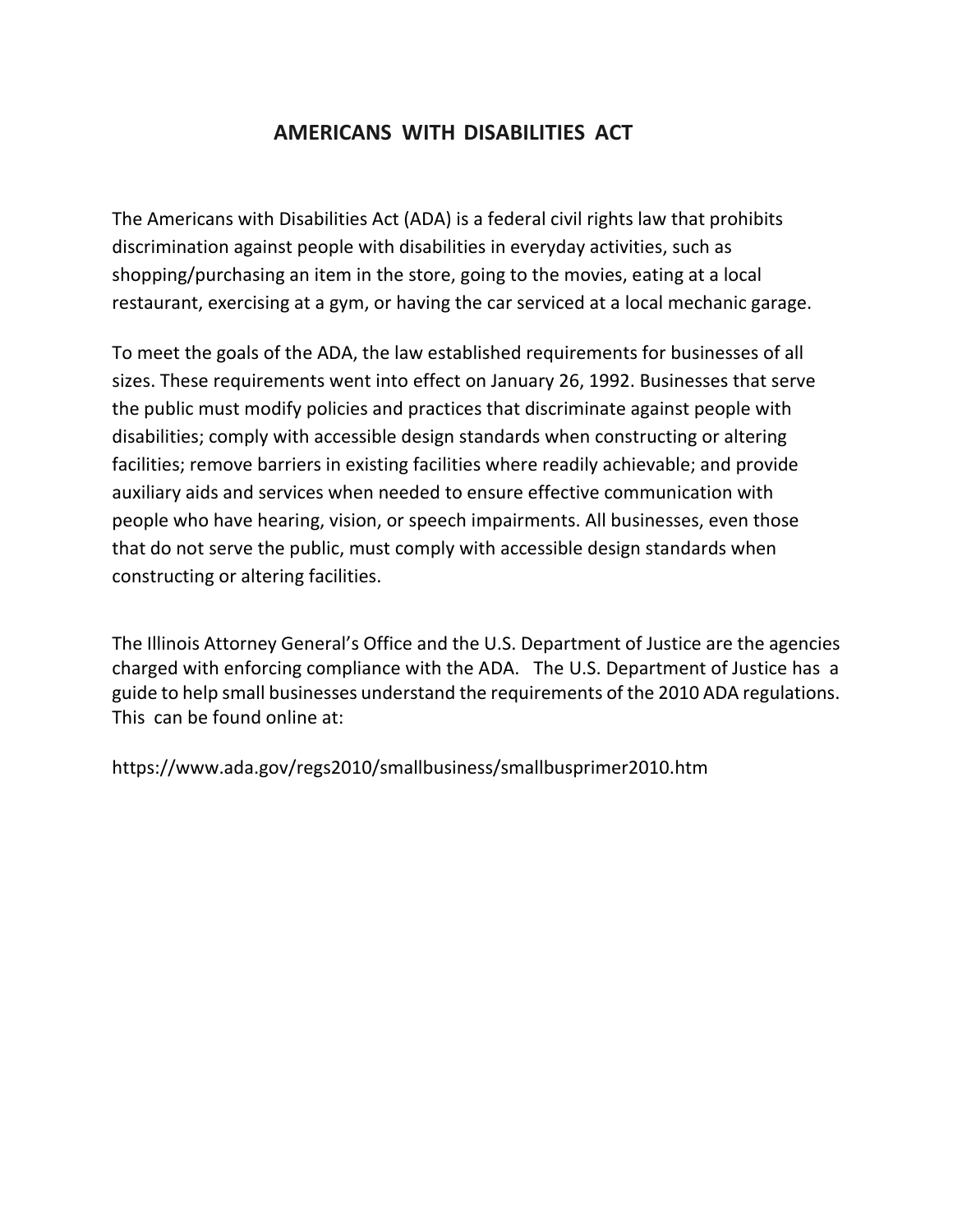## **ADVERTISING**

<span id="page-32-0"></span>Advertising is essential for most businesses, especially when first opening. However, the advertising must relate to the type of business. How much exposure and advertising you need depends on how your business attracts customers.

Advertising can be anything from a newspaper ad to a flyer or even a Facebook page. Just as in any other step, planning is vital. It is easy to go overboard on your advertising expenditures. We suggest you read SBA or trade publications on advertising or attend a short course at a local college or university.

Spend the right amount on advertising: too much is an extravagance, and too little is dangerous. Be strict with your budget and tie costs to results. To do this, track your advertising's effectiveness.

There are five basic steps in planning an advertising budget:

- 1. Decide what you want to sell.
- 2. Determine the target audience.
- 3. Determine why this group buys what you sell.
- 4. Select the best communication media to reach your target audience.
- 5. Complete a media plan. Assign dollar amounts to the media you choose.